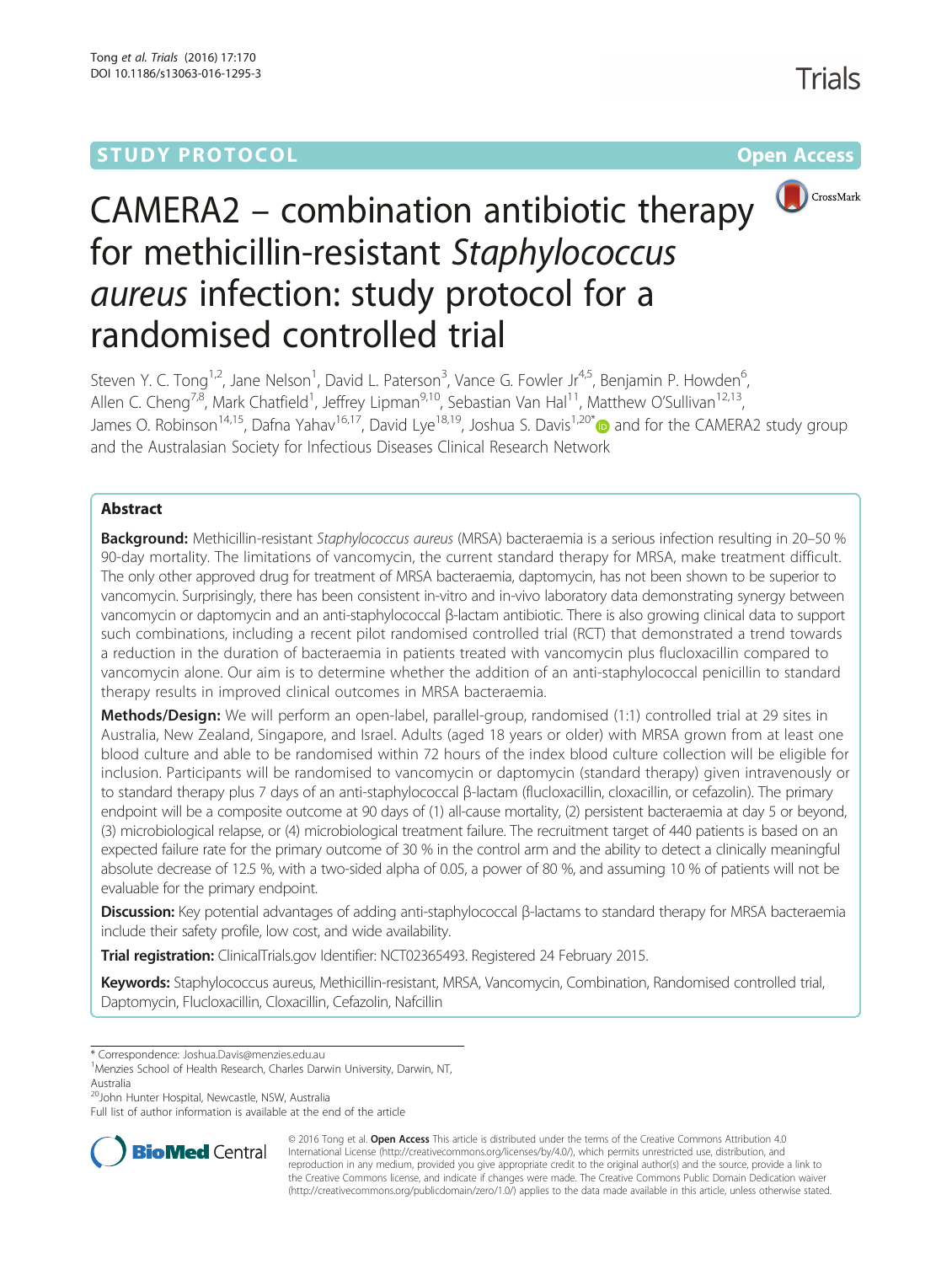# Background

Staphylococcus aureus is one of the most important human bacterial pathogens, and causes a broad range of infections, ranging from superficial skin infections, deep skin and tissue abscesses and bone infections, to invasive bloodstream infections [[1](#page-13-0)]. Methicillin-resistant S. aureus (MRSA) is resistant to the mainstay of S. aureus therapy, the anti-staphylococcal penicillins (such as flucloxacillin) and is hence more difficult to treat. Therapies for MRSA are either less effective (e.g. vancomycin) or much more expensive (e.g. daptomycin) than the anti-staphylococcal penicillins are for methicillin-susceptible S. aureus. Alternative therapies, including novel combinations of existing agents are, therefore, urgently required, particularly to treat invasive MRSA infections, each episode of which results in a mortality of 20–50 % [[2\]](#page-13-0).

# Invasive MRSA infection causes a substantial burden of disease

The Australian and New Zealand Co-operative Outcomes of Staphylococcal Sepsis (ANZCOSS) study included data from 33 hospitals and found that of 10,085 Staphylococcus aureus bacteraemia (SAB) cases in 6 years (2007–2012), 2881 (22 %) were MRSA with an average of 480 MRSA bacteraemia (MRSA-B) cases per year [[2](#page-13-0)]. Although data are lacking, the disease burden is likely to be even higher in large population centres in Asia as indicated by high case numbers in hospitals in Singapore. Although hospitalacquired MRSA infections have decreased in the US, UK and Australia with improved infection control practices, community-associated strains of MRSA have emerged in the past 10–15 years and the majority of invasive MRSA infections are now community-onset rather than nosocomial [[3\]](#page-13-0). This is reflected in ANZCOSS data, where community-onset cases of MRSA-B (index blood culture taken earlier than 72 hours following admission) increased from 51 % in 2007 to 69 % in 2012. Attempts to prevent MRSA infections outside the hospital system are unlikely to be effective, and further reductions in the incidence of MRSA infections are not expected.

### MRSA-B is associated with poor outcomes

Bloodstream infections with MRSA have a higher mortality than those caused by methicillin-sensitive Staphylococcus aureus (MSSA) [\[4](#page-13-0)]. The ANZCOSS dataset demonstrates that 30-day mortality is higher at 24 % for MRSA compared to 17 % for MSSA ( $P$  <0.001). In a Thai hospital, mortality rates were 67 % and 46 % for MRSA and MSSA respectively [[5\]](#page-13-0). This high mortality, not only in Australia, Singapore, New Zealand and Israel, but also in resourcelimited settings where SAB is common and infection control practices are suboptimal, is a key reason for the currently described randomised controlled trial (RCT).

# Current therapies for MRSA-B are limited and associated with poor outcomes

A significant factor contributing to poorer outcomes with MRSA-B compared to methicillin-susceptible S. aureus bacteraemia (MSSA-B) is the limitations of vancomycin (the current standard antibiotic therapy for invasive MRSA infections). Compared with anti-staphylococcal β-lactams such as oxacillin and its derivatives (flucloxacillin, cloxacillin, and nafcillin), vancomycin demonstrates slower bacterial killing [\[6\]](#page-13-0), poorer tissue penetration [[7\]](#page-13-0), slower clearance of bacteraemia [\[8](#page-13-0), [9\]](#page-13-0) and higher mortality [\[10, 11](#page-13-0)]. For MSSA bacteraemia in ANZCOSS, 30-day mortality was 21 % (133/638) and 12 % (937/6950) for those treated with vancomycin or β-lactams respectively. Furthermore, treatment with vancomycin compared to β-lactams was a risk factor for 30-day mortality among all participants with SAB, independent of MRSA versus MSSA status  $(P<0.001)$  [[2\]](#page-13-0). In addition, strains of MRSA with decreased susceptibility to vancomycin (heterogeneous vancomycin intermediate resistance S. aureus (hVISA)) are beginning to emerge worldwide [\[12](#page-13-0)]. In recent years, several alternative agents to vancomycin have become available for the treatment of MRSA-B, including linezolid, daptomycin and ceftaroline. Each of these has been found to be noninferior to vancomycin for MRSA infections, but none have been shown to be superior [\[13\]](#page-13-0) and all are associated with a high cost and a substantial risk of adverse effects [[14](#page-13-0)]. Thus vancomycin continues to be recommended as the first-line agent for severe MRSA infections by both the Infectious Diseases Society of America [[15\]](#page-13-0) and the Australian Therapeutic Guidelines: Antibiotic [\[16](#page-13-0)]. Ceftaroline has only recently become available for MRSA pneumonia and skin infections, but no trials have yet been completed comparing it with vancomycin for MRSA-B. However, even if ceftaroline were to eventually prove more effective, its cost far exceeds that of vancomycin (estimated drug cost for a 4-week course of ceftaroline = A\$8680, compared with vancomycin = A\$260). Ceftaroline resistance is an additional concern with a recent Australian study finding overall resistance rates of 17 % amongst MRSA and 41 % in sequence type 239 MRSA [[17\]](#page-13-0).

An alternative strategy to improve outcomes from MRSA-B is to combine vancomycin with a second agent, aiming for synergistic bacterial killing [\[18, 19](#page-13-0)]. Neither linezolid nor daptomycin demonstrate synergy with vancomycin against MRSA [\[19\]](#page-13-0). However, β-lactam antibiotics, to which MRSA is inherently resistant, demonstrate an unexpected but consistent synergy with vancomycin and daptomycin respectively against MRSA. Given that βlactams are cheap (e.g. 7 days of flucloxacillin costs \$A47), safe and widely available, they are an attractive alternative to more expensive drugs as second agents to combine with vancomycin.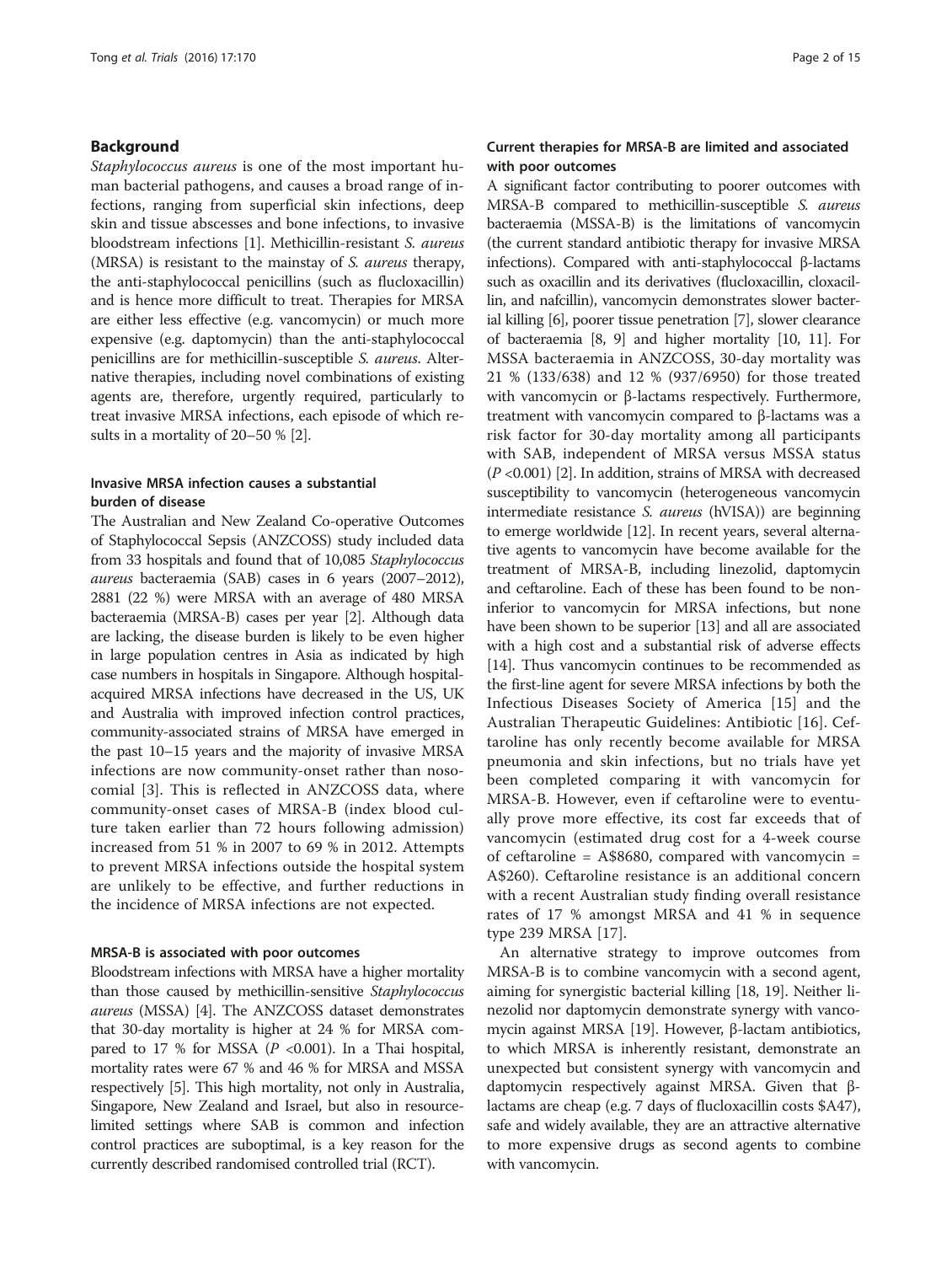### Previous studies of β-lactam combination therapy

Due to poor outcomes with vancomycin monotherapy, and the emerging problem of decreased vancomycin susceptibility in MRSA [[20\]](#page-13-0), multiple research teams have investigated the combination of vancomycin or daptomycin with various β-lactam antibiotics (reviewed in detail in Davis et al. [\[21\]](#page-13-0)).

At least 16 in-vitro studies have explored synergy between vancomycin and β-lactams against MRSA isolates [[22](#page-13-0)–[37](#page-14-0)], all but one of which found evidence of synergy in some or all of the tested strains. These studies varied in their methodology (checkerboard synergy testing or time-kill curves), types of strains tested (MRSA versus hVISA versus vancomycin intermediate Staphylococcus aureus (VISA)) and the β-lactams used, but a consistent finding across nearly all the studies was synergistic bacterial killing in most but not all strains tested. There was a general tendency across these studies (and within some studies [\[24,](#page-13-0) [34\]](#page-14-0)) to an increasing degree of synergy with increasing vancomycin minimum inhibitory concentrations (MICs). Synergy has been reported with all β-lactams tested (including cefazolin), but the largest effect has been observed with oxacillin and nafcillin. Flucloxacillin is also considered in the same antibiotic class of 'anti-staphylococcal semi-synthetic penicillins'.

The few studies that have assessed combinations of vancomycin with β-lactams in animal models have all found evidence of synergy [[24](#page-13-0), [29,](#page-13-0) [33\]](#page-14-0). Climo found faster sterilisation of infection with vancomycin plus nafcillin in MRSA rabbit endocarditis and renal abscess models [[24](#page-13-0)]. Ribes tested various combinations of linezolid, vancomycin and imipenem in a murine peritonitis VISA model using time-kill curves, and found faster bacterial killing with vancomycin plus imipenem compared with vancomycin alone, in both strains tested [\[29\]](#page-13-0). Finally, Fernandez investigated the anti-MRSA cephalosporin ceftobiprole against an MRSA and a VISA strain in a rat endocarditis model. They found good activity of ceftobiprole against both strains in terms of sterilising vegetations and preventing mortality; the combination of vancomycin plus ceftobiprole led to faster killing on time-kill curves, but similar rates of mortality and of sterilisation of vegetations compared with ceftobiprole alone [[33](#page-14-0)].

There are few published data on β-lactam-based combination therapy for MRSA in humans. In a single-centre retrospective cohort study, Dilworth and colleagues described the outcomes of 50 participants with MRSA-B who received combination therapy with vancomycin and at least 24 hours of β-lactam (at their clinicians' discretion), and compared them with 30 participants treated at the same hospital, during the same time period with vancomycin alone [[35](#page-14-0)]. They found a higher rate of microbiological eradication in the combination therapy group (96 % versus 80 %,  $P = 0.02$ ), which persisted on a multivariate model attempting to control for potential confounders (adjusted odds ratio for achieving microbiological eradication in the combination group = 11.24,  $P = 0.01$ ).

In the only prospective clinical trial to date (CAMERA1), Davis et al. [\[38\]](#page-14-0) randomised 60 patients with MRSA-B to standard therapy with vancomycin alone, or to combination therapy with vancomycin and flucloxacillin. The study was conducted in seven centres in Australia and was open-labelled in design. Patients receiving combination therapy cleared bacteraemia at a mean of 2 days compared to 3 days with standard therapy ( $P = 0.06$ ).

At least 10 in-vitro studies have examined the combination of daptomycin with various β-lactams against MRSA and VISA strains [\[39](#page-14-0)–[49](#page-14-0)]. The findings of these studies are remarkably similar to the vancomycin/β-lactam synergy papers cited above: synergy for most but not all strains tested, and an increasing degree of synergy with increasing MICs to both vancomycin and daptomycin. No studies have found evidence of antagonism with this combination. A recently published animal study mirrored the findings of the in-vitro studies. Garrigos used a rat tissue cage model of MRSA infection to study the combination of daptomycin with cloxacillin, and found superior cure rates with the combination than with daptomycin alone [[50\]](#page-14-0).

As for the vancomycin/β-lactam combination, there are no clinical trials of daptomycin with β-lactams either published or in trials registries. However, limited observational data suggest this combination may be effective, particularly MRSA with poor response to daptomycin. In a case series of seven participants with persistent MRSA-B for more than 1 week despite high-dose daptomycin, all had their bacteraemia cleared within 48 hours once naficillin or oxacillin was added to their therapy [[51](#page-14-0)]. In a second case series of 22 participants with persistent MRSA-B despite daptomycin for a median of 10 days, the addition of ceftaroline led to clearance of bacteraemia in all cases, in a median of 2 days [[52](#page-14-0)].

A key question that emerges from these data is: what is the mechanism of the observed synergy? The mechanisms have not been entirely elucidated, but are becoming clearer over time. Increasing vancomycin resistance in S. aureus is paradoxically associated with decreasing MICs to oxacillin, and this so-called 'see-saw effect' [[36](#page-14-0), [53](#page-14-0)] is at least in part due to deletion of the MecA gene in some strains of VISA and vancomycin-resistant Staphylococcus aureus (VRSA) [\[54](#page-14-0), [55\]](#page-14-0), and possibly to other structural changes in penicillin-binding proteins and cell wall thickness. β-Lactams have been shown to enhance binding of daptomycin to the bacterial cell wall [\[49\]](#page-14-0). Finally, Sakoulas et al. recently reported novel data derived from an ex-vivo study of human blood which adds another potential advantage for the use of β-lactams for MRSA – they lead to increased activity of innate host defence peptides such as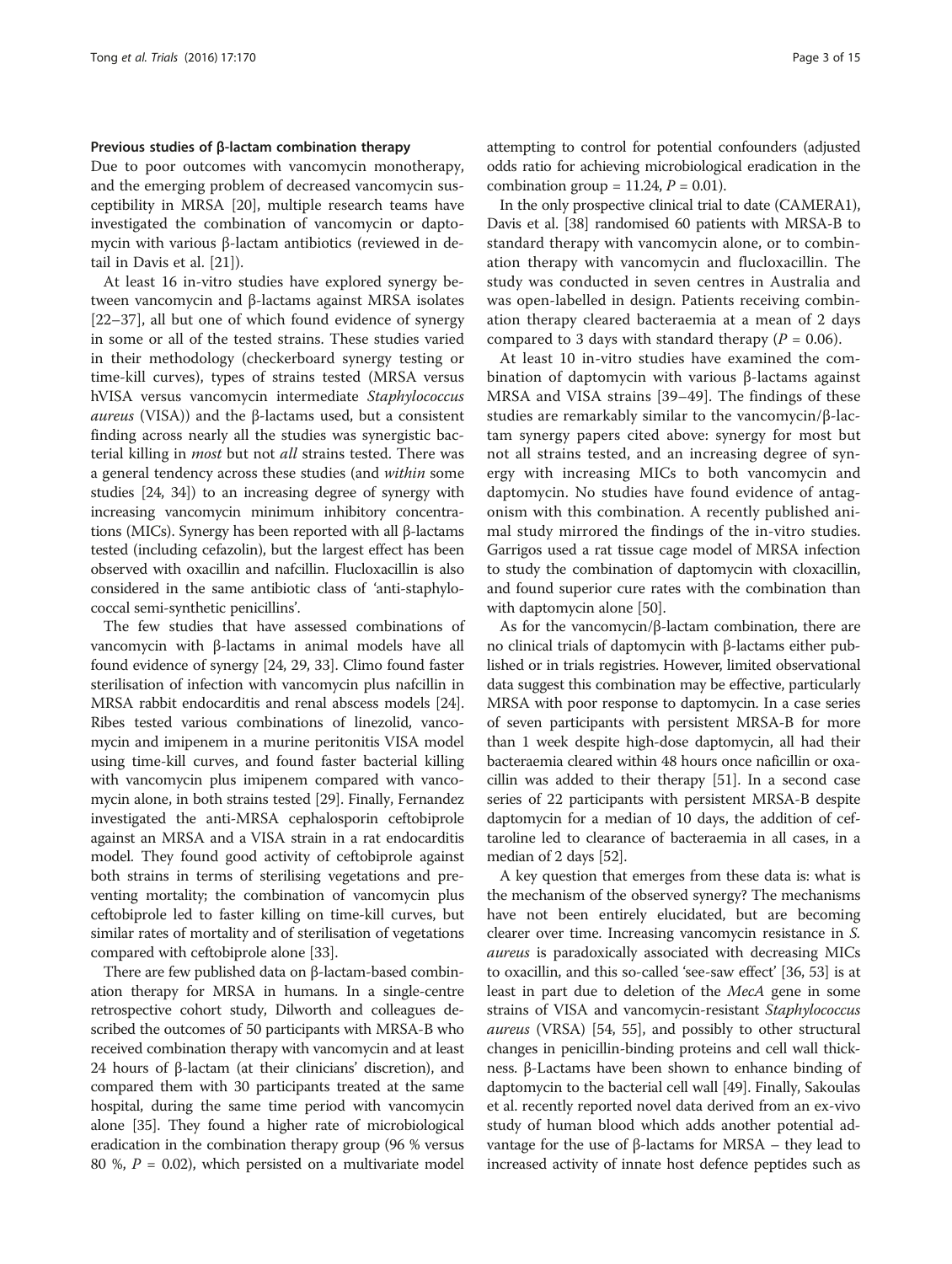cathelicidin LL-37 [\[56](#page-14-0)], which in turn allow more efficient bacterial killing.

Thus there is considerable in-vitro and in-vivo and growing clinical evidence that the combination of vancomycin or daptomycin with a β-lactam may be more effective than vancomycin or daptomycin alone for improving outcomes of this common and devastating infection.

# Hypothesis

We hypothesise that the addition of β-lactams to standard therapy in adults with MRSA-B will lead to synergistic bacterial killing and hence faster clearance of bacteria from the bloodstream and other infected foci, thereby reducing the risk of disseminated infection and death.

# Primary objective

To determine whether 7 days of intravenous β-lactam given intravenously (IV) in combination with standard therapy will lead to better 90-day complication-free survival, compared to standard therapy alone in adult participants with MRSA bloodstream infection.

# Methods/Design

### Overview of trial design

CAMERA2 is an investigator-initiated, multi-centre, parallel-group, open-label, RCT powered for superiority, which compares combination antibiotic therapy with standard antibiotic therapy in adults with MRSA-B. Ethical approval has been obtained from all relevant Human Research Ethics Committees (HRECs) and Institutional Review Boards (see [Appendix](#page-12-0) for details).

### Study setting

We are planning to recruit from 23 Australian, 1 New Zealand, 3 Singaporean and 2 Israeli acute care hospitals. Other sites may be added during the course of the study. Sites have been selected on the basis of (1) their incidence of MRSA-B (at least 10 cases per year and ideally 20), (2) the availability of an experienced and committed site principal investigator (PI), and (3) the availability of a suitably qualified research nurse or senior registrar to assist with study-related activities.

### Eligibility criteria

### Participant inclusion criteria

- 1. Age 18 years or older
- 2. At least one set of blood cultures positive for MRSA
- 3. Able to be randomised within 72 hours of blood culture being collected
- 4. Likely to remain as an inpatient for 7 days following randomisation

### Participant exclusion criteria

- 1. Previous type 1 hypersensitivity reaction to βlactams
- 2. Mixed blood culture with more than one pathogen (excluding contaminants – i.e. a mixed growth of MRSA and coagulase-negative Staphylococcus (CNS) is eligible, as long as the CNS is clinically judged to be a likely contaminant)
- 3. Previous participation in the trial
- 4. Known pregnancy
- 5. Current β-lactam antibiotic therapy which cannot be ceased or substituted
- 6. Patient's primary clinician unwilling to enrol patient
- 7. Moribund (expected to die in next 48 hours with or without treatment)
- 8. Treatment limitations that preclude the use of antibiotics. Participants who are 'not for resuscitation' or 'not for ICU admission' may still be enrolled if they are for active management of infection including the use of all necessary antibiotics and intravenously administered fluids.

### Interventions

### Standard care arm

Either vancomycin given IV dosed in accordance with the Australian Therapeutic Guidelines: Antibiotic version 15, 2014 [[16](#page-13-0)] (15–20 mg/kg 12-hourly (q12h), preceded by a loading dose of 20–35 mg/kg if considered appropriate by the treating clinician) or the Infectious Diseases Society of America (IDSA) guidelines [\[57\]](#page-14-0) with subsequent adjustment to maintain trough levels at 15–20 mg/dL or daptomycin 6–10 mg/kg per day by intravenous infusion (IVI) (both drugs will be adjusted for renal function, see Tables [1](#page-4-0), [2](#page-4-0), [3,](#page-4-0) [4](#page-5-0) and [5\)](#page-5-0). Dosing of vancomycin may follow local guidelines if broadly in line with the Australian Therapeutic Guidelines: Antibiotic and the IDSA guidelines. The choice of vancomycin or daptomycin will be at the clinician's discretion. The non-antibiotic management and duration of the intravenously administered vancomycin or daptomycin will be at the clinicians' discretion, but will be in line with Australian Therapeutic Guidelines and IDSA guidelines [[15](#page-13-0)]. These recommend from 14 to 42 days of intravenous treatment, depending on factors such as the result of a blood culture at 2 to 4 days after index blood culture, result of echocardiogram, and the presence and removal of a focus of infection.

### Combination therapy arm

In addition to standard treatment, a β-lactam given IV will be added for the first 7 calendar days following randomisation (day 1 being the day of randomisation – hence patients will receive 6–7 days of β-lactam). This β-lactam will be flucloxacillin 2 g q6h IVI in Australia and New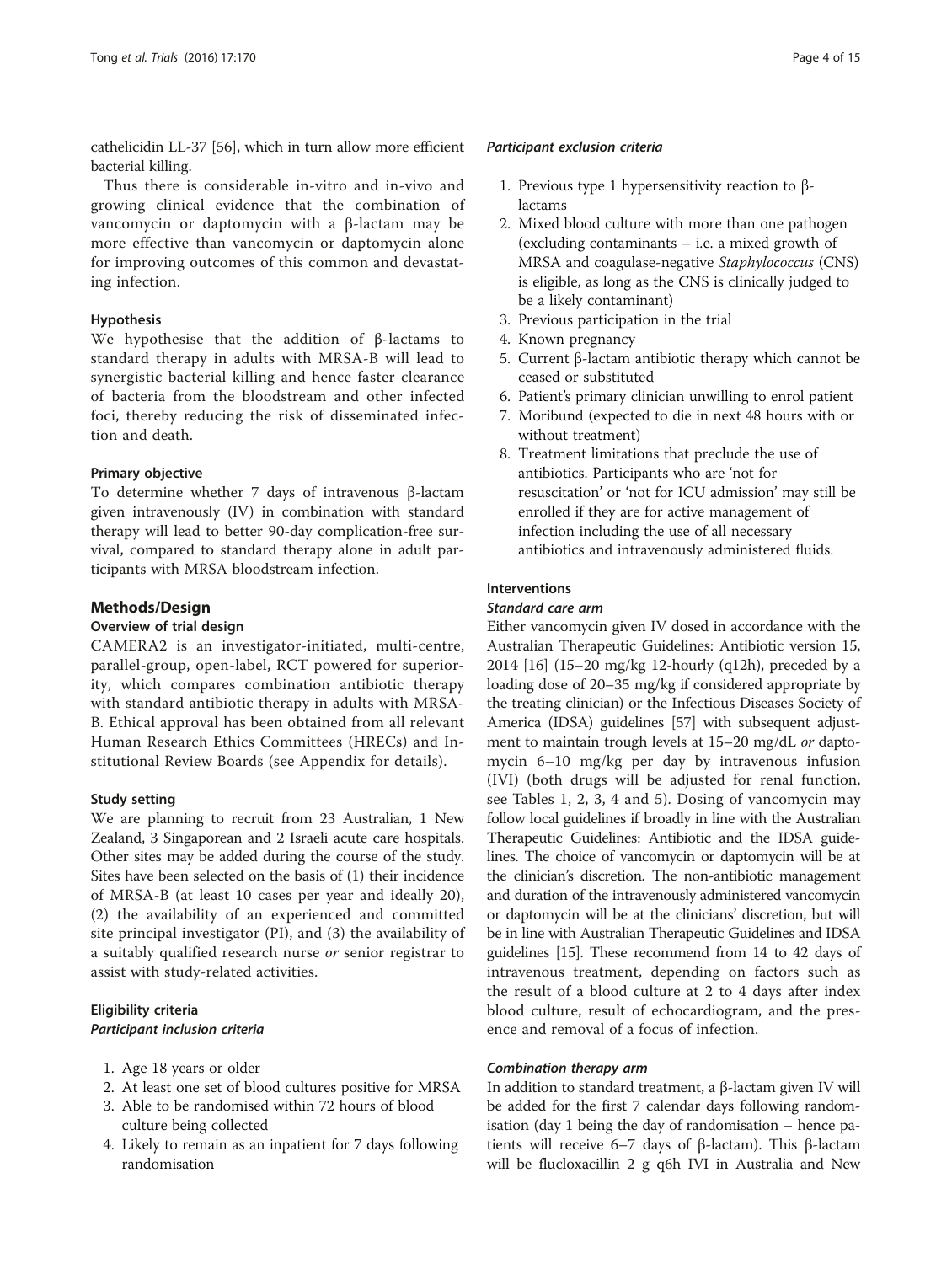| Creatinine clearance (mL/min) | Starting maintenance dosage | Timing of trough (pre-dose) plasma concentration<br>measurement |
|-------------------------------|-----------------------------|-----------------------------------------------------------------|
| More than 90                  | 1.5 g 12-hourly             | Before the fourth dose                                          |
| 60 to 90                      | 1 g 12-hourly               | Before the fourth dose                                          |
| 20 to less than 60            | 1 g 24-hourly               | Before the third dose                                           |
| Less than 20                  | 1 g 48-hourly               | 48 hours after the first dose                                   |
| On haemodialysis [58]         | 25 mg/kg                    | Immediately prior to next haemodialysis session                 |

<span id="page-4-0"></span>Table 1 Adjustment of starting maintenance vancomycin doses according to renal function (for a 70-kg adult)

Zealand, and cloxacillin 2 g q6h IVI in Singapore and Israel (where flucloxacillin is not generally available). For those with a history of minor allergy to any penicillin (rash or unclear history, but not anaphylaxis or angioedema), it will be cefazolin 2 g q8h IVI. For haemodialysis patients, it will be cefazolin 2 g three times per week post dialysis.

# Criteria for discontinuing or modifying allocated interventions

### Adjusting for renal function

The starting maintenance vancomycin dose will be guided by Table 1.

For those on haemodialysis, blood is to be taken at the commencement of each dialysis session and sent for an urgent vancomycin level. The dose as per the nomogram (Table 2) is then administered and timed for the vancomycin infusion to be completed simultaneously with the completion of dialysis.

Other antibiotic doses will be adjusted for renal function as per Table 3 ((flu)cloxacillin), Table [4](#page-5-0) (cefazolin), and Table [5](#page-5-0) (daptomycin).

# Change of 'backbone drug' (vancomycin or daptomycin) after randomisation

Whilst unnecessary changes will be discouraged, it will be left to the treating clinician's discretion to switch these drugs if needed. The most likely situation where a switch might occur is if a patient is commenced on vancomycin, but the vancomycin MIC of the MRSA isolate is later determined to be ≥1.5 μg/ml. If a patient develops a suspected adverse drug reaction to daptomycin (e.g. raised serum creatinine kinase (CK)) or vancomycin (e.g. rash), then clinicians may also choose to switch.

Table 2 Adjustment of ongoing vancomycin doses for those on haemodialysis

| Vancomycin level (mg/L) | Next vancomycin dose (mg) |
|-------------------------|---------------------------|
| $<$ 5                   | 2000                      |
| $5 - 15$                | 1500                      |
| $15 - 20$               | 1000                      |
| $20 - 25$               | 500                       |
| >25                     | 0                         |

If a patient's backbone drug is switched, they will still be analysed in the group to which they were randomised (standard or combination). In the subgroup analysis (vancomycin vs daptomycin), they will be counted as the drug which they received the majority of doses of in the first 7 days post randomisation. For example, if a patient switches from vancomycin to daptomycin on day 3, they will be counted in the daptomycin group.

Switching to a backbone drug other than vancomycin or daptomycin will be discouraged. If a participant is switched to another non-β-lactam backbone drug (e.g. linezolid, cotrimoxazole, clindamycin, tigecycline, quinupristin-dalfopristin) this will be a protocol deviation, but they will continue on the study and will still be analysed in the group to which they were randomised (standard or combination). Switching the backbone drug to ceftaroline (a β-lactam with anti-MRSA activity) at any time in the first 90 days will be a protocol violation, but the participant will remain in the study and be analysed in the group to which they were randomised, but will be excluded from the per-protocol analysis (in accordance with criteria in section 2.10)

### β-lactam use after randomisation

Standard therapy group: the use of all β-lactams will be prohibited in participants allocated to the standard therapy group for the first 14 days after randomisation, and will be discouraged for the entire duration of intravenously administered vancomycin/daptomycin. If a patient develops an indication for broadening of antibiotic therapy, the site PI should recommend a non-β-lactam agent (e.g. clindamycin, quinolones). If a patient allocated to the standard therapy

Table 3 Adjustment of (flu)cloxacillin doses according to renal function

| <b>GFR</b>                                 | Flucloxacillin dose                               | Cloxacillin dose                               |
|--------------------------------------------|---------------------------------------------------|------------------------------------------------|
| >50 ml/min                                 | 2 g g6h IVI                                       | 2 g q6h IVI                                    |
| $11-50$ ml/min                             | 2 g g6h IVI                                       | 2 g g6h M                                      |
| $\leq$ 10 but not on<br>haemodialysis      | 1 g g8h IVI                                       | 2 g g6h M                                      |
| On continuous renal<br>replacement therapy | $2$ g g6h IVI                                     | 2 g g6h IVI                                    |
| On haemodialysis                           | Not for flucloxacillin<br>(cefazolin 2 g 3x/week) | Not for cloxacillin<br>(cefazolin 2 g 3x/week) |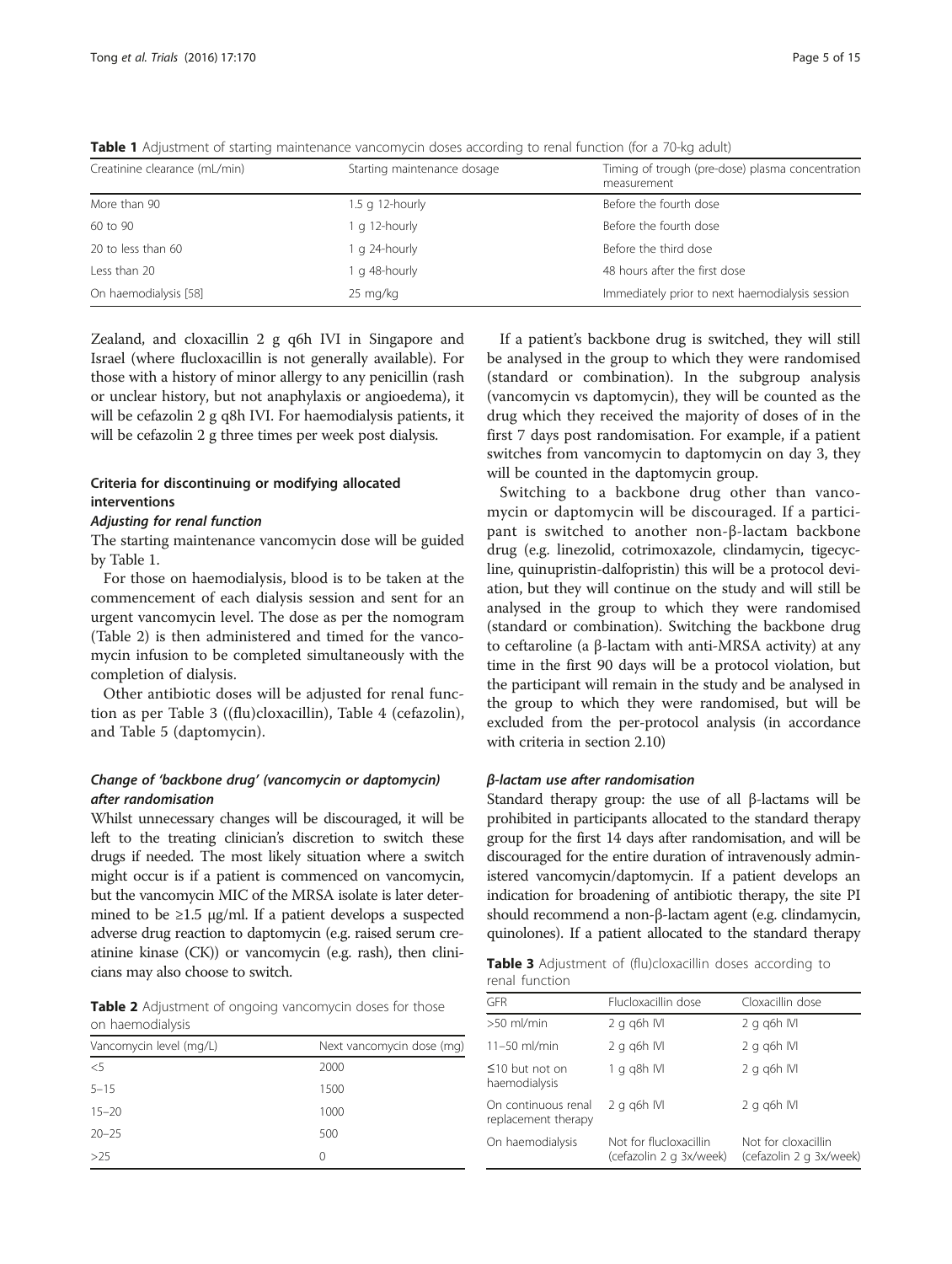<span id="page-5-0"></span>Table 4 Adjustment of cefazolin doses according to renal function

| GFR                                     | Cefazolin dose            |
|-----------------------------------------|---------------------------|
| $>40$ ml/min                            | $2$ g g8h $M$             |
| $21-40$ ml/min                          | 1 g g8h IVI               |
| $\leq$ 20 but not on haemodialysis      | 1 g g12h IVI              |
| On continuous renal replacement therapy | $2$ a a 12h IVI           |
| On haemodialysis                        | 2 g 3x/week post dialysis |

group receives a β-lactam within the first 14 days post randomisation in spite of this, this will be recorded as a protocol violation, but will remain in the study.

Combination therapy group: the β-lactam may be switched (within the limits of flucloxacillin, cloxacillin and cefazolin) by the patient's clinician if there is a serious clinical need to do so (e.g. suspected allergy or toxicity). The β-lactam must be ceased at the end of day 7.

# Strategies to improve adherence to protocol Training of site principal investigators (PIs)

All site PIs will receive training with regards to the study protocol and their reporting requirements by the project manager, a study chief investigator (CI) or delegate, prior to the site being opened for recruitment. All site PIs will complete a computer-based training course in Good Clinical Practice (GCP). The project manager or delegate will have regular phone contact with all enrolling site investigators.

# Checking of medication charts

The medication chart (be it paper or electronic) will be checked regularly by the site PI or their delegate (registrar or research nurse) for the first 14 days whilst an inpatient to ensure adherence to the study protocol.

### **Outcomes**

### Primary outcome – complication-free 90-day survival

The primary outcome is a composite outcome measure with four components, to be assessed 90 days after randomisation (randomisation  $=$  day 1). These are any of:

|          |  | Table 5 Adjustment of daptomycin doses according to renal |  |  |
|----------|--|-----------------------------------------------------------|--|--|
| function |  |                                                           |  |  |

| GFR                                     | Daptomycin dose                          |
|-----------------------------------------|------------------------------------------|
| $>50$ ml/min                            | 6-10 mg/kg IVI g24h                      |
| $11-50$ ml/min                          | 6-8 mg/kg g24h IVI                       |
| $\leq$ 10 but not on haemodialysis      | 8 mg/kg q48h IVI                         |
| On continuous renal replacement therapy | 8 mg/kg g48h IVI                         |
| On haemodialysis                        | 8 mg/kg g48h IVI,<br>dose after dialysis |

GFR glomerular filtration rate, IVI intravenous infusion, q6/8/12h 6/8/12-hourly

- 1. All-cause mortality
- 2. Persistent bacteraemia at day 5 or beyond
- 3. Microbiological relapse positive blood culture for MRSA at least 72 hours after a preceding negative culture
- 4. Microbiological treatment failure. Positive sterile site culture for MRSA at least 14 days after randomisation. This includes pus from deep tissue or organ abscesses, synovial fluid, blood or other normally sterile sites. It does not include urine, sputum or superficial swabs

### Secondary outcomes

All outcomes below refer to the time period from randomisation to day 90:

- 1. All-cause mortality at days 14, 42 and 90 days
- 2. Persistent bacteraemia at day 2
- 3. Persistent bacteraemia at day 5 or beyond
- 4. Acute kidney injury defined as at least stage 1 modified RIFLE criteria (1.5-fold increase in the serum creatinine, or glomerular filtration rate (GFR) decrease by 25 %) at any time within the first 7 days, or new need for renal replacement therapy at any time from days 1 to 90. This endpoint does not apply to participants who were already on haemodialysis at randomisation
- 5. Microbiological relapse positive blood culture for MRSA at least 72 hours after a preceding negative culture
- 6. Microbiological treatment failure. Positive sterile site culture for MRSA at least 14 days after randomisation
- 7. Duration of intravenously administered antibiotic treatment
- 8. Direct healthcare costs

# Rationale for these outcome measures Primary outcome measure

Whilst the key outcome of interest is all-cause mortality, a study powered to detect a clinically meaningful 5 % absolute mortality reduction would require over 2000 participants, which is beyond the capacity of this study. Hence a composite outcome measure incorporating mortality and microbiological measures of treatment failure has been chosen. Clinical assessments of treatment failure have been avoided due to their subjective nature. Since there exists no generally agreed upon outcome measure for SAB trials, we generated the primary outcome measure according to the following principles – we chose an outcome that was: patient-centred and clinically meaningful; as objective as possible; simple to measure with as small a departure as possible from usual clinical processes; consensus from a group of experts (the CIs) following repeated cycles of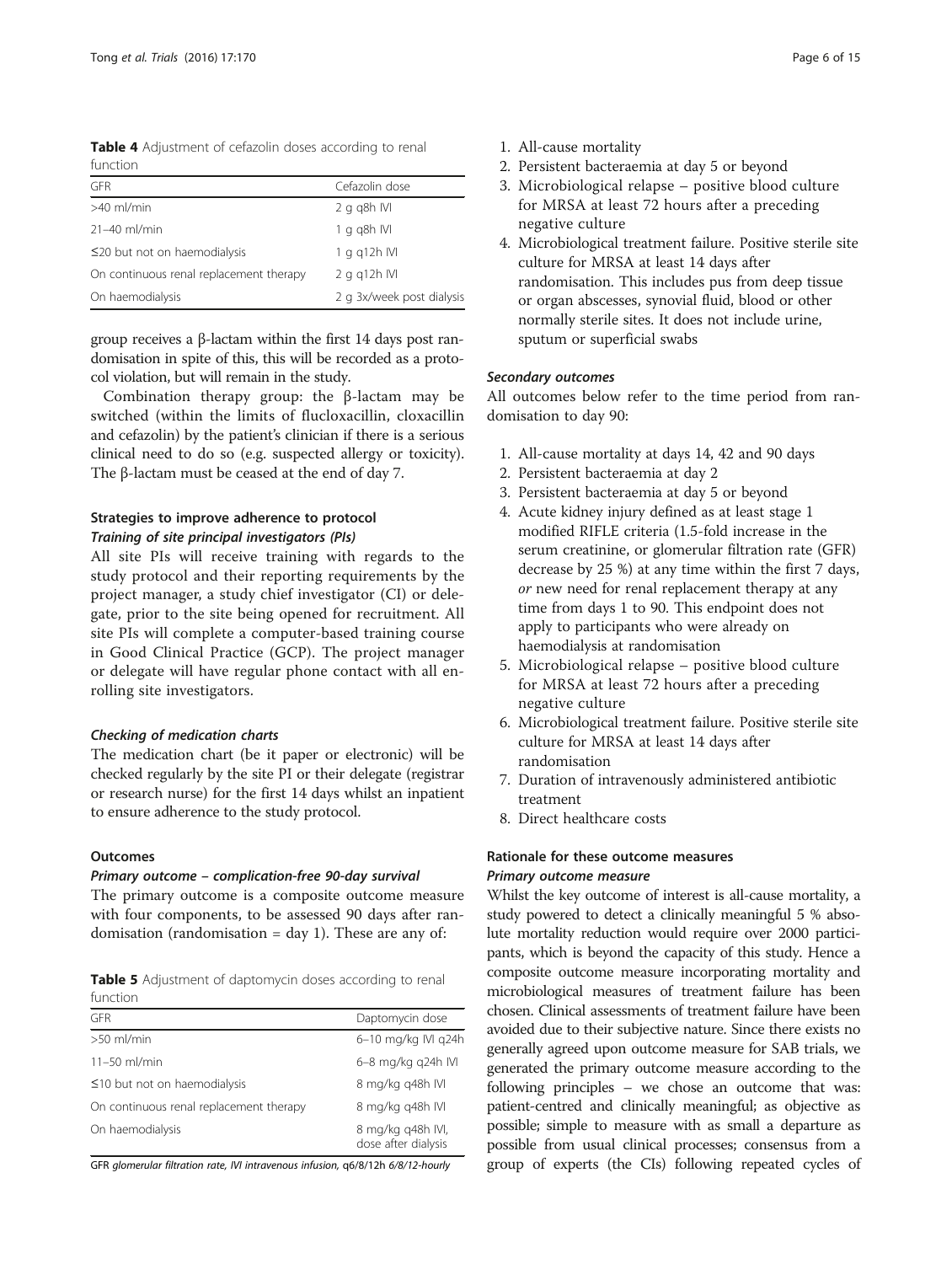assessment, discussion and reassessment; consistent with outcomes used in contemporary RCTs (e.g. the ARREST trial of adjunctive rifampicin for SAB [[58](#page-14-0)]).

The 90-day post-randomisation time point was chosen because the majority of participants will have completed their initial course of orally- and intravenously-administered antibiotic treatment by this time; using 28 day mortality may miss an important proportion of infection-related mortality and hence later time points are increasingly used [[58](#page-14-0)].

### Secondary outcome measures

Each component of the composite primary outcome measure has been included as a secondary outcome measure. In addition, we have included acute kidney injury (defined according to the validated RIFLE criteria [[59](#page-14-0)]). This is because several small studies have raised the possibility of vancomycin plus β-lactam combinations being nephrotoxic [\[60, 61](#page-14-0)], although both the cited studies involved piperacillin-tazobactam as the β-lactam.

### Endpoint assessment

The composite primary endpoint will be assessed by a blinded Endpoint Adjudication Committee. This committee will consist of three infectious diseases physicians (IDPs), to be appointed by the Trial Management Committee. This committee will be provided with an extract of study data that does not contain patient identifiers, and does not contain any mention of treatment allocation or any detail about antibiotic treatment, but does contain:

- 1. Demographic details (such as age and sex)
- 2. Comorbidities
- 3. Clinical details (including focus of infection, Sepsisrelated Organ Failure Assessment (SOFA) scores, and echocardiography results)
- 4. Date and result of all blood cultures taken from the index blood culture through to study day 90
- 5. Date and result of all other available clinical cultures taken from days 1–90 (e.g. cultures of aspirated pleural fluid or pus)
- 6. Vital status at day 90 and date of death if applicable

The members of the committee may request more information if needed, but this will only be provided if it is available and does not provide direct or indirect evidence of treatment allocation. Each of the three members of the committee will then independently determine if, in their view, the patient has met the primary endpoint. If there is a discrepancy between the three assessments, the majority will determine the endpoint.

### Participant timeline

See Fig. [1](#page-7-0) and Table [6](#page-8-0) for a summary of participant procedures.

### Sample size

We have estimated that the failure rate for the primary outcome in the control group will be 30 % (as per data from the CAMERA1 study). We are aiming to detect a clinically meaningful absolute reduction in failure by 12.5 %. The absolute risk reduction we want to detect is based on what is considered clinically significant – which is a subjective quantity, based on expert opinion. When CIs of CAMERA2 were asked about this, the answers ranged from 10 to 15 %. Hence we have arbitrarily taken the midpoint of 12.5 %, resulting in a sample size required of 438 (including 11.1 % inflation for 10 % drop out). A trial of 394 participants with complete data for the primary outcome will provide 83 % power to detect a statistically significant difference at the two-sided 5 % level. We will, therefore, aim to randomise 440 participants to allow for approximately 10 % drop out and have at least 394 participants for analysis.

# Assignment of interventions

# Allocation

Participants will be randomised in a 1:1 ratio to the standard or combination treatment arms, using a web-based interactive randomisation system, available 24 hours per day, 7 days per week (Spiral Software, Wellington, New Zealand). Randomisation will be stratified by site, and by receipt of haemodialysis, and will be in permuted blocks of variable block size.

# Allocation concealment

The randomised sequence allocation will be stored on a secure server, and will not be available to any investigators or member of study staff.

### Implementation

A commercial provider of randomisation services (Spiral Software, Wellington, New Zealand) will generate the allocation sequence and store it on their secure servers. Participants will be enrolled by site PIs or their delegates (research nurse or co-investigator (Co-I)). The person enrolling the patient will, following obtaining written informed consent, obtain the treatment allocation by logging onto the web-based database and will then assign the allocated treatment to the patient.

### Blinding

This will be an open-label study, but the Outcome Adjudication Committee assessing the primary outcomes will be blinded to treatment allocation.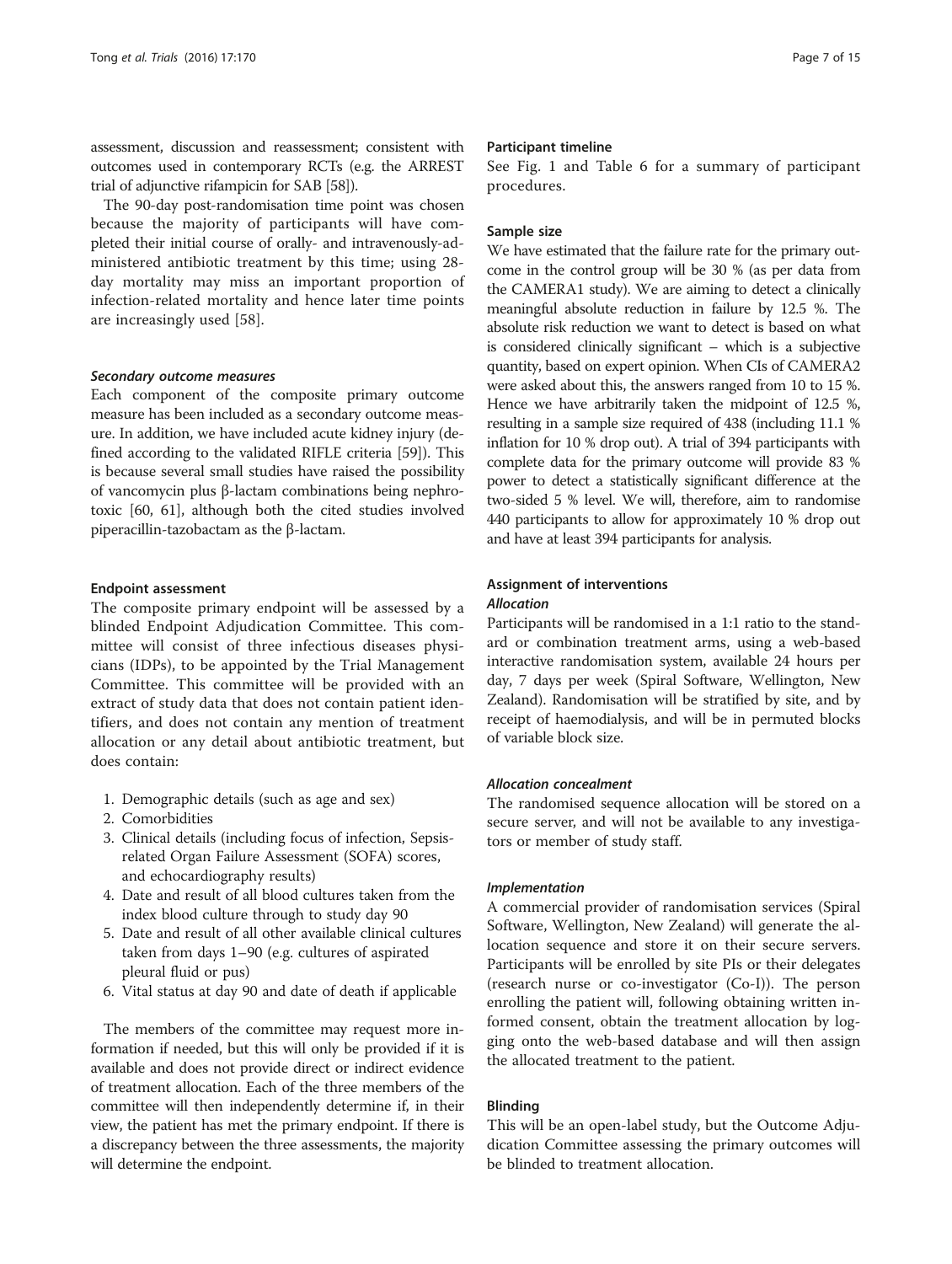<span id="page-7-0"></span>

# Data management

# Source data

Source documents are those where data are first recorded, and from which participants' case report form (CRF) data are obtained. These include but are not limited to hospital records both electronic and paper (which will include medical history, previous and current medications, any relevant radiography test, blood test results, haemodynamic parameters and medical correspondence) and paper or electronic clinic records (which will include vital status, recent medical history and relevant blood culture results). A further potential data source will be through telephone conversations with the study participant, person responsible or GP.

Storage and archiving of study documents (CRFs and consent forms) will be the responsibility of the site PI and these will remain at the site of recruitment. All study participants will be allocated a unique number at time of screening (screening number); this screening number will be added to all the CRFs for that participant. The participants will also have their hospital record number (HRN) recorded on the CRFs as this information will be required to ensure the correct medical record is accessed during medical record reviews.

# Data recording and record keeping

Data for this study will be recorded via a secure, Electronic Data Capture (EDC) web-based system. It will be transcribed by the site PI or their delegate from the paper CRFs onto the EDC. Data will be stored in a re-identifiable manner in the database, using a unique screening number for each patient. The database will contain validation ranges for each variable to minimise the chance of data entry errors. An audit trail will maintain a record of initial entries and changes made; reasons for change; time and date of entry; and user name of person who made the change. Data queries will be raised by the project manager and study monitor, and missing data or suspected errors will be raised as data queries and resolved prior to database lock and analysis. The database will contain in-line capability so that these queries and answers are logged as part of the audit trail.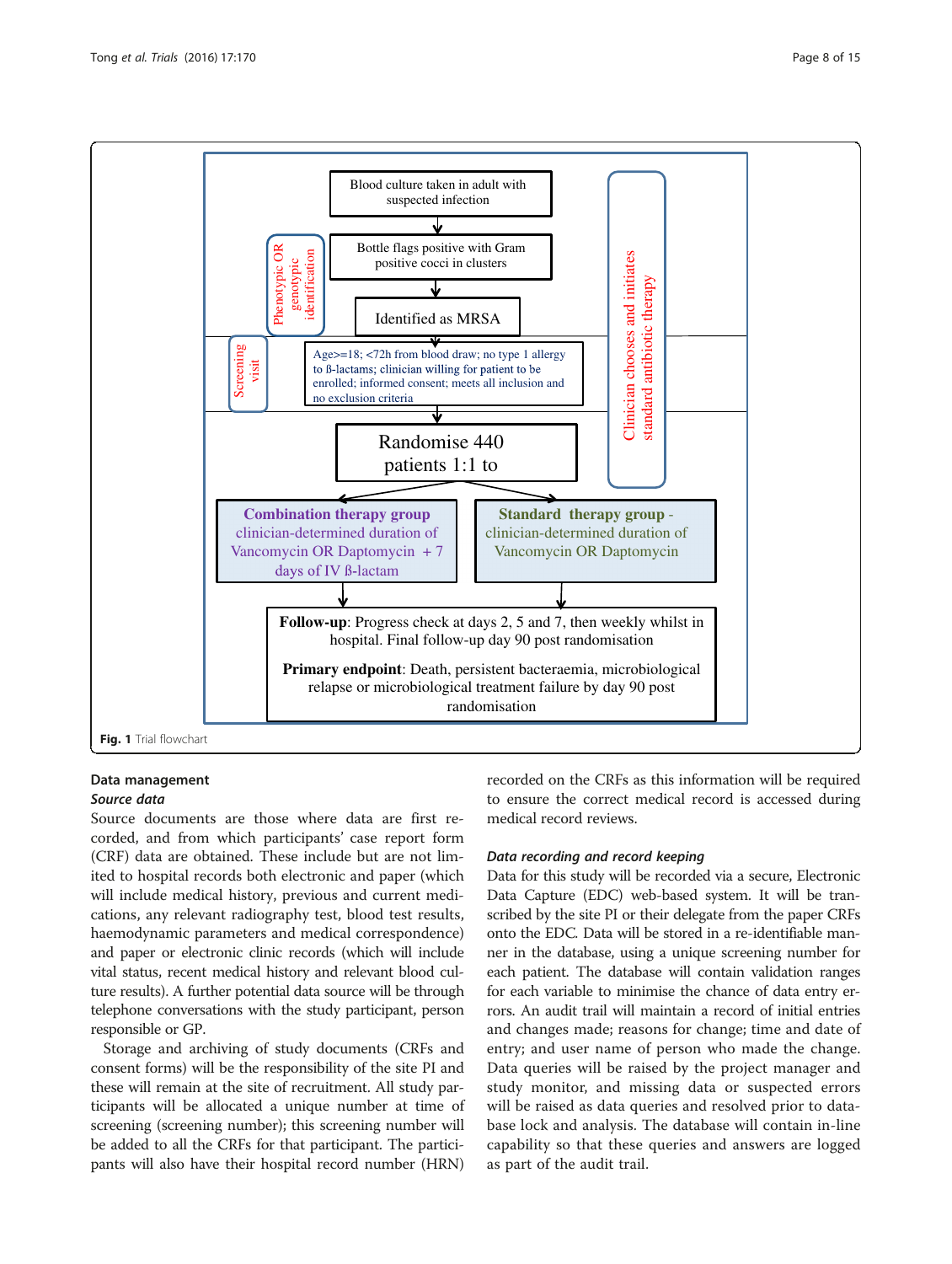<span id="page-8-0"></span>Table 6 Schedule of visits, data collection and follow-up

| Visit day                                                                                 | Pre-screen  | Day                       | Day<br>2    | Day<br>3    | Day<br>4 | Day<br>5.                 | Day<br>6     | Day<br>7    | Days Day<br>$8 - 13$ 14   |                         | Day<br>$15 - 41$             | Day<br>42 | Days<br>43-89 90 | Day |
|-------------------------------------------------------------------------------------------|-------------|---------------------------|-------------|-------------|----------|---------------------------|--------------|-------------|---------------------------|-------------------------|------------------------------|-----------|------------------|-----|
| Check eligibility                                                                         | $\mathsf X$ |                           |             |             |          |                           |              |             |                           |                         |                              |           |                  |     |
| Informed consent                                                                          |             | X                         |             |             |          |                           |              |             |                           |                         |                              |           |                  |     |
| Demographic data                                                                          |             | X                         |             |             |          |                           |              |             |                           |                         |                              |           |                  |     |
| Clinical details                                                                          |             | X                         |             |             |          |                           |              |             |                           |                         |                              |           |                  |     |
| Randomise                                                                                 |             | $\boldsymbol{\times}$     |             |             |          |                           |              |             |                           |                         |                              |           |                  |     |
| Ensure blood cultures are<br>ordered by treating clinicians                               | $\times$    |                           | $\mathsf X$ |             |          | X                         |              | $(x)^a$     | $(\mathsf{x})^\mathsf{a}$ | $(x)^a$                 | $(x)^a$                      |           |                  |     |
| Ensure FBC, EUC, LFTs, CRP<br>and vancomycin levels are<br>ordered by treating clinicians |             |                           | $\mathsf X$ |             |          | X                         |              | $\mathsf X$ |                           | As clinically indicated |                              |           |                  |     |
| Vancomycin or daptomycin<br>doses                                                         |             | $\times$                  | $\times$    | $\times$    | $\times$ | $\times$                  | $\mathsf{X}$ | $\times$    | $\times$                  | $\times$                | $(x)$ <sup>b</sup>           | $(x)^{b}$ | $(x)^{b}$        |     |
| Combination therapy group:<br>β-lactam doses                                              |             | $\times$                  | $\times$    | $\times$    | $\times$ | $\times$                  | $\times$     | $\mathsf X$ |                           |                         |                              |           |                  |     |
| Clinical progress assessment                                                              |             |                           | X           |             |          | X                         |              | $\mathsf X$ |                           | $\mathsf X$             | Weekly whilst<br>in hospital |           |                  | Χ   |
| Vital status (alive)                                                                      |             | $\boldsymbol{\mathsf{X}}$ |             | $\mathsf X$ |          | $\boldsymbol{\mathsf{X}}$ |              | $\mathsf X$ |                           | $\mathsf X$             |                              | X         |                  | Χ   |
| Additional data review                                                                    |             |                           |             |             |          |                           |              |             | X                         | $\times$                | X                            | X         |                  | X   |

CRP C-reactive protein, EUC electrolytes urea and creatinine, FBC full blood count, LFTs liver function tests

<sup>a</sup>lf blood cultures are still positive at day 5, they should be recollected on day 7 and then every 48 hours until negative.

If they are negative on day 5, they should be recollected only if there is any clinical suspicion of relapse (eg. recurrent fever)

b Minimum recommended duration of vancomycin or daptomycin is 14 days – clinicians may choose to give longer courses, typically up to 42 days

The Trial Steering Committee will be the custodians of the final trial dataset. No-one outside the Trial Steering Committee will be given access to the data without the permission of the Trial Steering Committee. No identifying data will be given to any third parties at any stage. Following study close out and locking of the database, it will be stored on the servers of the Menzies School of Health Research.

### Statistical methods

### Statistical analysis plan

Data will be reported in accordance with the Consolidated Standards of Reporting Trials (CONSORT) guidelines for reporting of randomised trials. Proportions will be compared between treatment groups with Fisher's exact or  $\chi^2$ tests, and the absolute difference in proportions reported with corresponding 95 % confidence intervals. All-cause mortality will be presented in a Kaplan-Meier graph.

The *primary analysis* of both primary and secondary endpoints will be according to modified intention-totreat principles (all participants with data available for the endpoint will be analysed according to the treatment allocation, regardless of what treatment they received).

A secondary per-protocol analysis of all endpoints will be conducted. The per-protocol population is defined as (1) for the combination group: received at least 75 % of βlactam doses, (2) for the standard treatment group: received at least one defined daily dose of β-lactam, (3) has available day-90 data. For example, a patient who was allocated to flucloxacillin 2 g four times a day (QID) for 7 days (28 doses in total), must receive at least 21 doses during the first 7 days to be included in the per-protocol population. A patient on haemodialysis three times per week who is prescribed cefazolin 2 g post dialysis, must have received at least three doses in the first 7 days (i.e. have missed no doses if dialysed three times on days 1–7 or a maximum of one dose if dialysed four times on days 1–7). We will perform the following subgroup analyses:

- 1. Standard treatment was daptomycin versus vancomycin. This is because it is possible that daptomycin and vancomycin are not equivalent in terms of the primary outcome. Even though at least one previous RCT has directly compared them and found daptomycin to be non-inferior to vancomycin, there was a trend towards improved success with daptomycin for the MRSA subgroup [\[62\]](#page-14-0). Similarly, the synergistic effect of a β-lactam may differ depending on the backbone drug
- 2. Vancomycin MIC of primary isolate  $\geq$ 1.5 μg/ml, or <1.5 μg/ml. Synergy between β-lactams and vancomycin or daptomycin appears to be more pronounced in isolates with higher vancomycin MICs. Conversely, higher vancomycin MICs have been associated with worse outcomes, including higher mortality [\[63\]](#page-14-0). The difference between the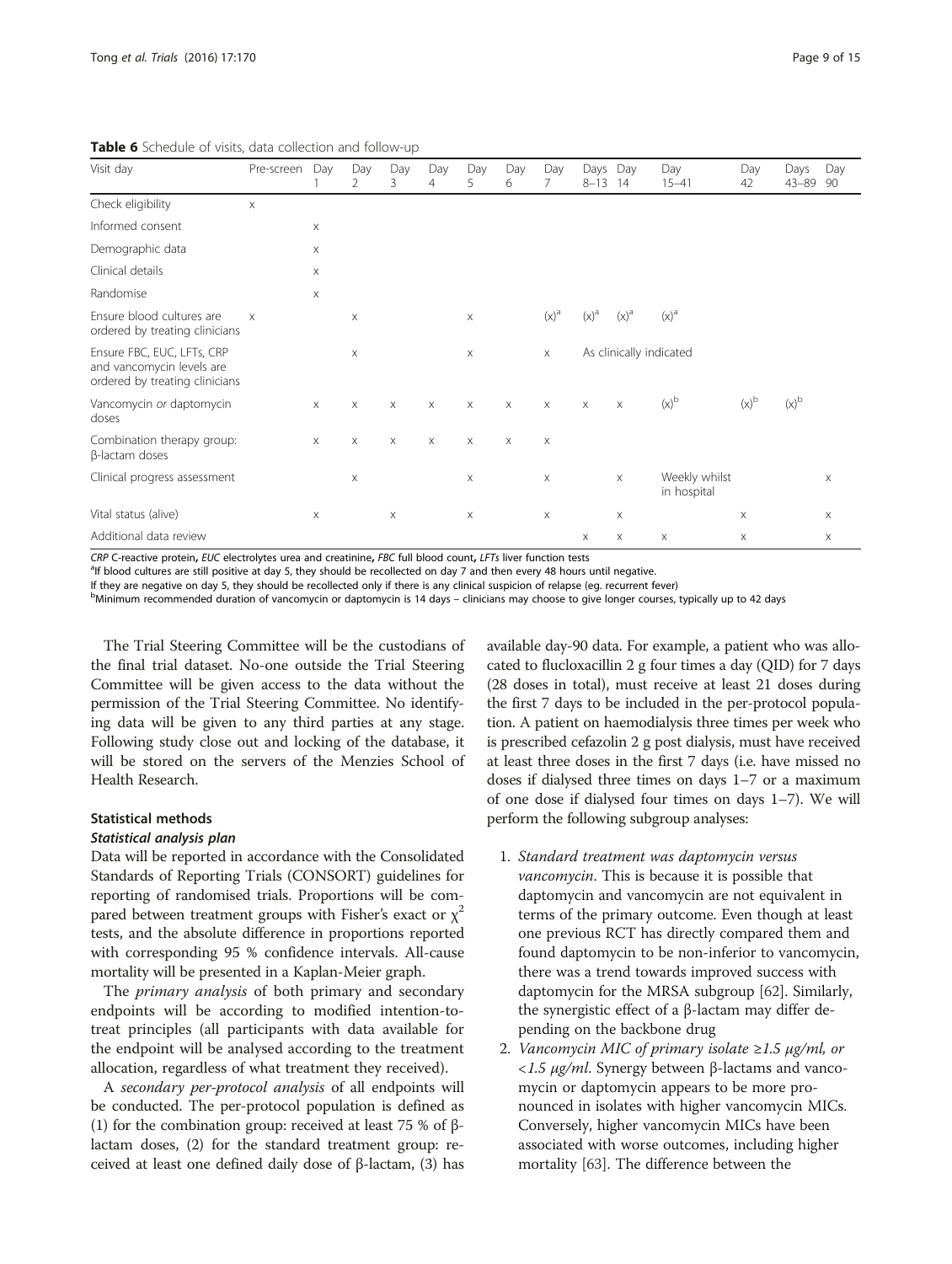combination therapy group and the standard therapy group is likely to be larger (in the direction of benefit) in those with a higher vancomycin MIC

- 3. Participants receiving intermittent chronic haemodialysis compared with those who are not. Haemodialysis participants may have worse outcomes from MRSA-B than those not on haemodialysis, and they will be receiving a different β-lactam regimen than others (cefazolin three times per week rather than (flu)cloxacillin four times daily). Hence the benefit of combination therapy may be smaller in those on haemodialysis
- 4. Those who received more than 24 hours of β-lactam antibiotics within the 72 hours prior to randomisation compared with those who did not. The effect of any intervention for MRSA-B is likely to be greatest within the first 24–48 hours after onset. The benefit of combination therapy is likely to be smaller in those who have received β-lactams prior to randomisation, because of a dilution of effect (the control group having received the intervention for a time)
- 5. Uncomplicated versus complicated SAB (uncomplicated SAB defined as per IDSA guidelines: exclusion of endocarditis; no implanted prostheses; follow-up blood cultures performed on specimens obtained 2–4 days after the initial set that do not grow MRSA; defervescence within 72 hours of initiating effective therapy; and no evidence of metastatic sites of infection) [[15](#page-13-0)]. Complicated SAB participants have worse outcomes and longer durations of bacteraemia. The effect of combination therapy is likely to be larger in this group. Because we expect the combination therapy arm to result in a shorter duration of bacteraemia and thus fewer patients to have positive blood cultures at days 2–4, we will also use an a-priori definition of uncomplicated SAB that does not include the blood culture criteria at days 2–4
- 6. Participants recruited in Australia/New Zealand versus Singapore versus Israel. We expect that approximately 50 % of patients will be recruited from Singapore
- 7. Those with baseline immunosuppression versus those without. These are different patient groups with regards to underlying comorbidities and risk for severe sepsis
- 8. Participants with endocarditis affecting the left side of the heart versus those without. Those with endocarditis affecting the left side of the heart generally have a poorer prognosis than those without endocarditis
- 9. Participants with community-associated MRSA versus healthcare-associated MRSA (defined either genotypically or by non-multi (nmMRSA) versus multidrug-resistant (mMRSA) phenotype; nmMRSA

defined as resistant to fewer than three classes of non-β-lactam antibiotics, and mMRSA as resistance to at least three classes of non-β-lactam antibiotics).

A simple health economic analysis will also be carried out, using the primary outcome measures for the trial to inform a modelling study. We will make use of cost and quality of life estimates from other studies/data sources.

# Interim analyses and stopping guidelines

The Data Safety and Monitoring Board (DSMB) will conduct an interim analysis after 220 patients have been randomised and followed for 90 days, or 2 years following the date of the first patient randomised, whichever comes first.

The interim analysis will review outcome data and answer the following questions:

- 1. Are there any significant safety issues that may present an ethical issue in continuing the study? This may include adverse events, but also study conduct and protocol violations
- 2. Are there overwhelming data suggesting the superiority of one arm that may present an ethical issue in continuing the study? (a) Using the Haybittle-Peto rule, and 90-day allcause mortality as the outcome of interest, the study will be stopped early if there is a difference in 90-day mortality rate with a  $P$  value of less than or equal to 0.001
- 3. Are there any other factors that may impact on the feasibility/usefulness of the study? For example, rate of enrolment, unexpected low rate of outcomes, unable to fund, protocol violations, etc.

# Monitoring and trial co-ordination Trial co-ordination

This trial will be co-ordinated from the Menzies School of Health Research in Darwin (CIs Davis, Tong and Chatfield, and study co-ordinator #1), in collaboration with the Singapore Infectious Diseases Clinical Research Network (CI Lye and study co-ordinator #2). The study will also have input from the Australasian Society for Infectious Diseases (ASID) Clinical Research Network (CRN) and the Australian Kidney Trials Network (AKTN).

### Data Safety and Monitoring Board

An independent DSMB will be established to review the progress of the study and monitor adherence to the protocol, participant recruitment, outcomes, complications, and other issues related to participant safety. They will also monitor the assumptions underlying sample size calculations for the study and alert the investigators if they see substantial departures as the data accumulate.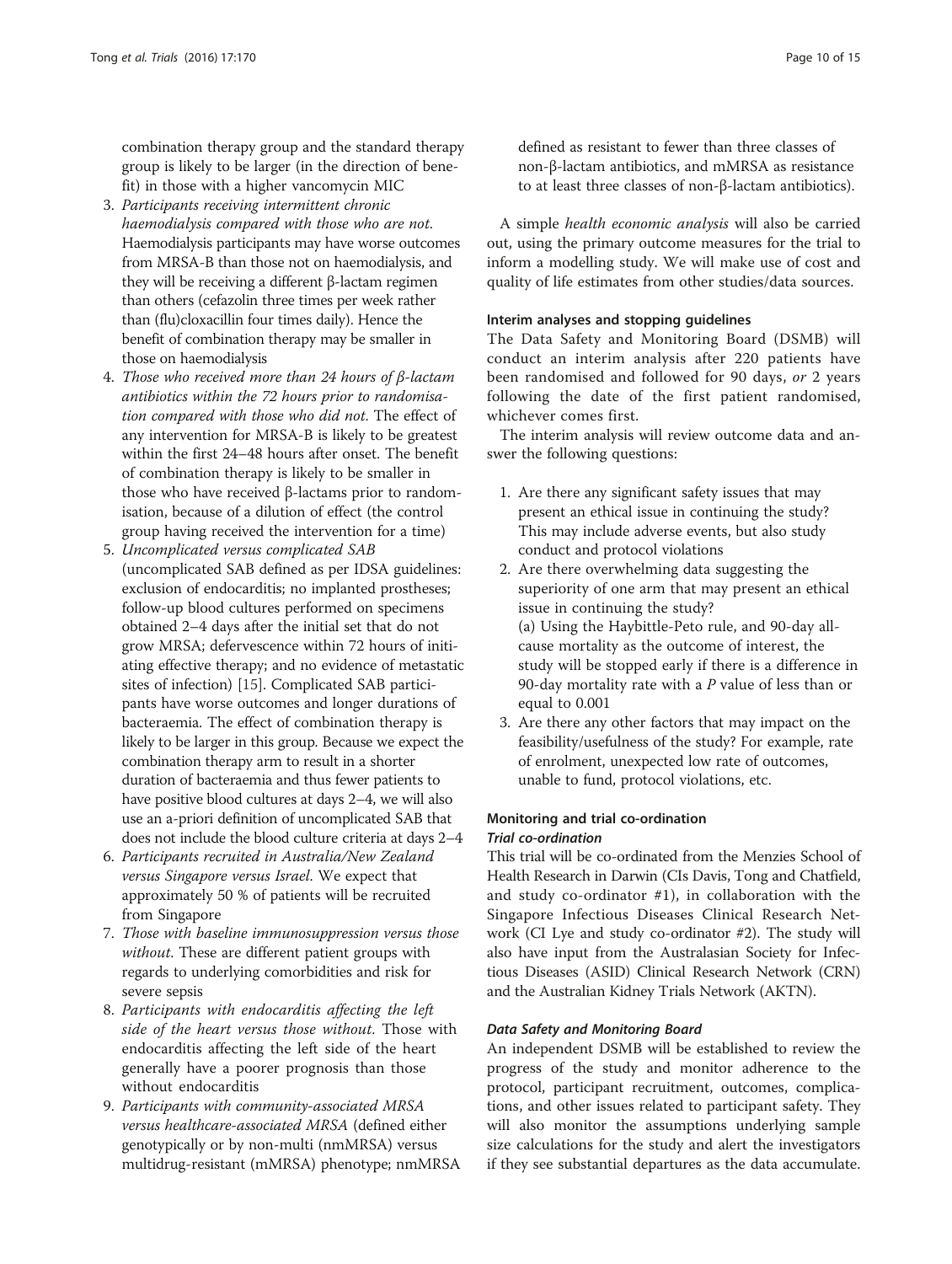The DSMB will be composed of experts in infectious diseases, biostatistics and clinical trials. The DSMB members will all be independent of the investigators (none of them will be CIs or site investigators).

The DSMB will make recommendations as to whether the study should continue or be terminated, consider participant safety or other circumstances as grounds for early termination, including either compelling internal or external evidence of treatment differences or feasibility of addressing the study hypotheses (e.g. poor participant enrolment, poor adherence).

# Study monitoring

Study monitoring will be provided by the responsible monitor(s) at the Menzies School of Health Research (or designee) in accordance with the Monitoring Plan and International Conference on Harmonisation of Technical Requirements for Registration of Pharmaceuticals for Human Use: Good Clinical Practice.

The responsible monitor will visit each study site at least once per year and will be allowed, on request, to inspect the various records (source documents, paper CRFs, electronic case report forms (eCRFs) and other pertinent data) provided that subject confidentiality is maintained in accord with local requirements.

It will be the monitor's responsibility to inspect the eCRFs throughout the study, to verify the adherence to the protocol and the completeness, consistency and accuracy of the data being entered on them. The monitor must verify that the subject received the study drug as randomised. The monitor should have access to laboratory test reports and other subject records needed to verify the entries on the eCRF. The site PIs agree to cooperate with the monitor to ensure that any problems detected in the course of these monitoring visits are resolved in a timely manner.

# Safety

All trial medications are licensed for use in Australia, Singapore, New Zealand, and Israel with established safety profiles.

### Serious adverse events (SAEs)

A SAE is defined as any experience that:

- Results in death
- Is life-threatening
	- The term 'life-threatening' refers to an event in which the subject was at risk of death at the time of the event. It does not refer to an event, which hypothetically may have caused death, if it were more serious
- Results in unexpected prolongation of existing hospitalisation
- Results in persistent or significant disability/ incapacity
- Is a medically important event or reaction

In this trial, expedited reporting of SAEs to HREC will only be required if they are thought by the reporting clinician (the site PI or their delegate) to be related to the intervention arm study drugs (possibly, probably or definitely as defined above). Such SAEs will be reported on the SAE Reporting Form by the site PI or delegate to the sponsor or delegate within 24 hours of the site study team becoming aware of it. The site PI will also report the SAE to the lead HREC for their site within 72 hours. If it is also an unexpected drug reaction, the sponsor or delegate will report to the Therapeutic Goods Administration (TGA).

# Adverse drug reactions (ADRs)

Investigators will be asked to report all suspected ADRs (regardless of severity or seriousness) which are thought to be related to study drugs in both intervention and control arms (including vancomycin, daptmoycin, flucloxacillin, cloxacillin and cefazolin). These data will be collected routinely on CRF5.

# SUSARS (suspected unexpected serious adverse drug reactions)

ADRs which are serious (as defined for SAEs above) and are unexpected (as defined by not being listed as an adverse effect in the approved product information) and are related to the intervention arm study drug (i.e. the β-lactam) will qualify for expedited reporting to the sponsor. As for SAEs, the site PI or their delegate will also report the SUSAR to the HREC within 72 hours. In addition, the sponsor will report the SUSAR to the TGA within 7 calendar days for fatal and life-threatening unexpected serious ADRs, and within 15 calendar days for other serious ADRs.

### **Causality**

The site PI will make a judgement regarding whether an adverse event is clinically significant and whether or not it is related to the allocated treatment. The degree of certainty with which an adverse event is attributable to treatment or an alternative cause will be determined by how well the event can be understood in terms of:

- The temporal relationship with the administration of the treatment or cessation of treatment
- Reactions of a similar nature previously observed in the individual or others following treatment

The relationship of the adverse event to treatment will be specified as follows: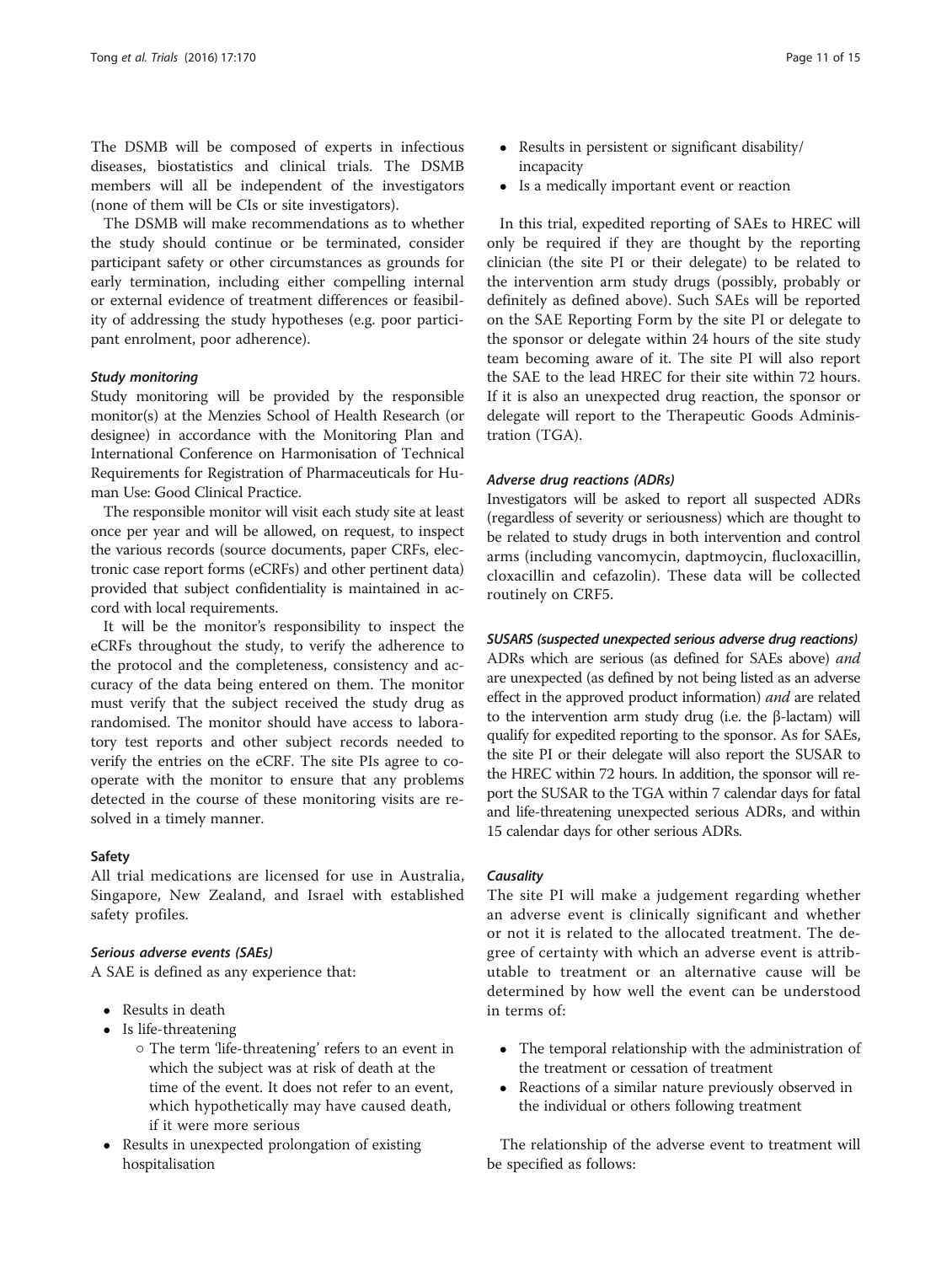|          | Not related In the PI's opinion, there is not a causal |
|----------|--------------------------------------------------------|
|          | relationship                                           |
| Unlikely | The temporal association between treatment             |
|          | and the adverse event is such that treatment is        |
|          | not likely to have any reasonable association          |
| Possibly | The adverse event could have been caused by            |
|          | treatment                                              |
| Probably | The adverse event follows a temporal se-               |
|          | guange from the time of treatment and can              |

- quence from the time of treatment and cannot be reasonably explained by the known characteristics of the subject's clinical presentation/history
- Definitely The adverse event follows a reasonable temporal sequence from the time of treatment or reappears when the treatment is repeated

# Non-expedited reporting of adverse events and adverse drug reactions

In addition to the expedited reporting described above, a summary of all ADRs (to any of the study drugs including vancomycin, daptomycin or the beta-lactams), including SAEs and SUSARs, will be provided to the HREC and DSMB on a regular basis for review, with the frequency determined by each HREC's policy.

# Ethical considerations

# General ethical considerations

The study will be conducted according to the declaration of Helsinki, the Australian National Health and Medical Research Council (NHMRC) criteria for the ethical conduct of research in humans and the principles of GCP [\[64](#page-14-0)].

All antimicrobials in this study are registered for use in Australia, Singapore, New Zealand, and Israel. The intervention (the addition of β-lactam to standard therapy) is unlikely to cause harm, and has proven safe both in published human studies and in our own pilot RCT. Furthermore, this combination is routinely used in participants with SAB prior to the availability of antibiotic susceptibility results. MRSA-B is a common condition whose outcomes remain unacceptable with current therapies and this fact along with the strong in-vitro and in-vivo signals justify the conduct of this RCT. Written informed consent will be sought from all participants; in some jurisdictions, consent will be sought from a surrogate decision-maker if the patient is not competent to consent. Approval will be sought from relevant HRECs for all sites. See [Appendix](#page-12-0) for details of approving ethics committees.

# Informed consent

An informed consent discussions will be held with each participant or, for those not competent to make their own decisions (e.g. unconscious), their person responsible. 'Person responsible' consent will only be used in jurisdictions where it is allowed, and where the site has research governance approval to do so. The consent process will be carried out by a site investigator or their suitably trained delegate. The information for the discussion will be provided in written and oral formats that have been approved by the HREC and in a language comprehensible to the potential participant or their person responsible, using interpreters if necessary. In the event that a participant who was not competent when initially recruited into the study becomes competent to make their own decisions, the participant will have the study explained to them and an opportunity to consent to remaining in the study or to withdraw. The site investigator or delegate will regularly check to see if the participant becomes competent.

The participant or person responsible will personally sign and date the latest approved version of the consent form, as will the site investigator or their delegate who conducted the consent discussion. If one was used, an interpreter will also sign and date the consent form. A copy of the information statement and consent form will be provided to the participant. No trial-related procedure will be undertaken before documented informed consent is obtained. An original copy of the consent form will be retained at the recruitment site by the site investigator.

### Dissemination policy

The trial results will be communicated to all site PIs prior to publication or presentation. The trial results will be presented at national and international scientific conferences. The trial results will also be submitted for publication to a peer-reviewed scientific journal, irrespective of the results. A plain-language summary of the trial results will be made available to individual participants upon request. The decision where to publish will be made by the Study Steering Committee. The authorship of the paper will include all of the Study Steering Committee who meet International Committee of Medical Journal Editors (ICJME) criteria for authorship. Contributions of other study participants will be recognised by the following language at the end of the named authors' list: '. . . and the CAMERA2 study group for the ASID Clinical Research Network'. The CAMERA2 study group will consist of all named site investigators, and will be listed in the collaborators section of the paper.

# **Discussion**

MRSA-B is common (over 2880 cases each year in Australia, and 80,000 in the USA), and has an unacceptably high mortality (20–30 %) despite modern supportive care. Indeed, deaths from invasive MRSA infections now outnumber deaths from HIV in the United States [\[65](#page-14-0)]. Mortality rates are even higher (50 %) in resource-limited settings [[5](#page-13-0)]. For the past 20 years, researchers and clinicians have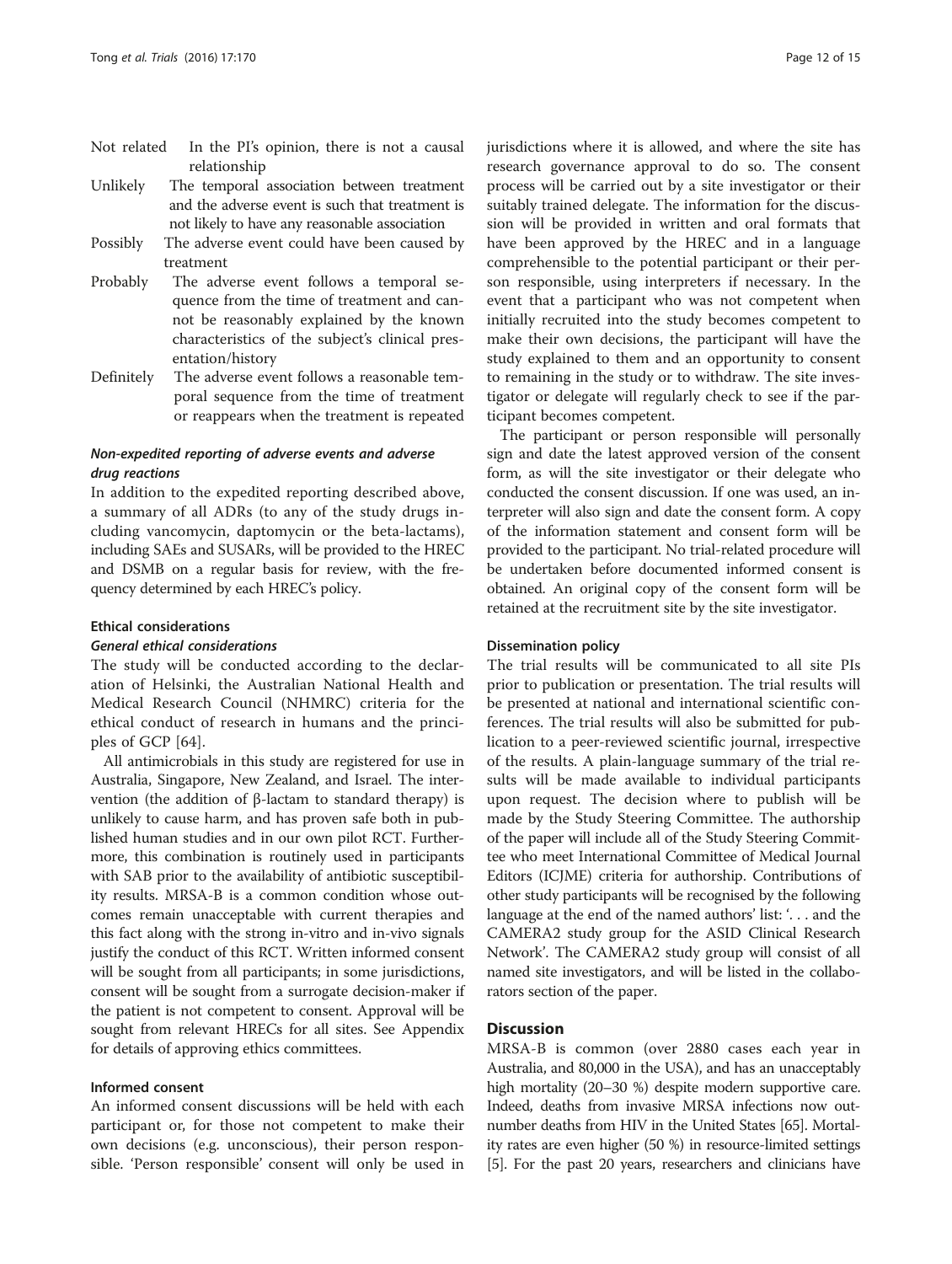<span id="page-12-0"></span>been searching for an alternative treatment to vancomycin for MRSA-B [[14](#page-13-0)]. Several new and expensive drugs have been marketed for this indication, but none has proved superior to vancomycin. β-Lactam combination antibiotic therapy has the potential to improve outcomes from MRSA-B, at a very small cost.

There is increasing interest internationally in the role of β-lactam combination therapy for invasive MRSA infections, but most research has thus far focussed primarily on in-vitro laboratory work. This current study will be the first RCT with key clinical endpoints to address this important question, and hence the result (whether it be positive or negative) will influence practice around the world. We have designed the trial with generalisability in mind; the results will apply to patients on haemodialysis (in whom S. aureus infections are an important problem, but are often excluded from such trials), patients in wealthy regions including the USA and Europe where daptomycin is commonly used, and, potentially, patients in resource-limited regions, who would be able to afford vancomycin plus flucloxacillin.

### Trial status

The CAMERA2 trial opened its first site for recruitment on 24 August 2015 and randomised its first patient on 26 August 2015.

### Appendix

Appendix for CAMERA2 – combination antibiotic therapy for methicillin-resistant Staphylococcus aureus infection: study protocol for a randomised controlled trial.

Names of ethical review committees which have reviewed and approved the CAMERA2 study:

- 1. Hunter New England Human Research Ethics Committee. This covers all sites in New South Wales, Queensland, Victoria and South Australia. Reference number 15/02/18/3.05
- 2. Human Research Ethics Committee of the Menzies School of Health Research and Northern Territory Department of Health. This covers the Royal Darwin Hospital site. Reference number HREC 2015-2339
- 3. Royal Perth Hospital Ethics Committee. Covers all WA sites. Reference number REG 15-008
- 4. New Zealand Central Health and Disability Ethics Committee. Covers all New Zealand sites. Reference number 15/CEN/95
- 5. Singapore National Health Group Domain Specific Review Board – Domain E. Covers Singapore sites. Reference Number 2015/00508
- 6. Human Research Ethics Committee of Rambam Health Corporation. Covers Rambam Hospital Israel. Reference Number 0322-15-RMB

### Abbreviations

ADR: adverse drug reaction; AE: adverse event; AKTN: Australian Kidney Trials Network; ANZCOSS: Australian and New Zealand Co-operative Outcomes of Staphylococcal Sepsis; ASID CRN: The Australian Society for Infectious Diseases Clinical Research Network; β-lactams: a family of related antibiotics which includes the penicillins cephalosporins and carbepenems; CI: chief investigator – a researcher who contributes to the funding planning, and running of the entire study; CK: creatinine kinase; CNS: coagulase-negative Staphylococcus; Co-I: co-investigator (a clinician or research assistant who aids the PI at a site); CRP: C-reactive protein; DNA: deoxyribonucleic acid; DSMB: Data Safety Monitoring Board; EDC: Electronic Data Capture; EUC: electrolytes urea and creatinine; eCRF: electronic case report forms; FBC: full blood count; GCP: Good Clinical Practice; GFR: glomerular filtration rate; GP: general practitioner; HRN: hospital record number; HREC: Human Research Ethics Committee; hVISA: heterogeneous vancomycin-intermediate resistance Staphylococcus aureus; ICH: International Conference on Harmonisation; ICU: intensive care unit; ID: identification; ID physician: infectious disease physician; IDSA: Infectious Disease Society of America; Index blood culture: the first positive MRSA blood culture taken from the patient for that clinical episode; IRB: Institutional Review Board; IV: intravenously; IVI: intravenous infusion; LFT: liver function test; MIC: minimum inhibitory concentration; MRSA: methicillin-resistant Staphylococcus aureus; MRSA-B: MRSA bacteraemia; MSSA: methicillinsensitive Staphylococcus aureus; MSSA-B: MSSA bacteraemia; NHMRC: National Health and Medical Research Council; NOK: next of kin; PI: principal investigator (a clinician responsible for one site); QID: four times per day; RCT: randomised control trial; RIFLE criteria: acronym for Risk Injury, and Failure and Loss and End-stage kidney disease (classification system for acute kidney injury); SAB: Staphylococcus aureus bacteraemia; SAE: serious adverse events; SCRN: The Singapore Infectious Diseases Clinical Research Network; SUSAR: suspected unexpected serious adverse reaction; TDS: three times per day; TGA: Therapeutic Goods Administration; VISA: vancomycin intermediate Staphylococcus aureus; VRSA: vancomycin-resistant Staphylococcus aureus.

### Competing interests

VGF reported serving as chair of Merck's V710 scientific advisory committee; receiving grant support and having grants pending from NIH, MedImmune, Actavis/Forest/Cerexa, Pfizer, Cubist/Merck, Advanced Liquid Logics, Theravance, Novartis; serving as a paid consultant for Pfizer, Novartis, Galderma, Novadigm, Durata, Debiopharm, Genentech, Achaogen, Affinium, Medicines Co., Cerexa, Tetraphase, Trius, MedImmune, Bayer, Theravance, Cubist, Basilea, Affinergy, Contrafect; personal fees from royalties (UpToDate), personal fees from payment for development of educational presentations (Green Cross, Cubist, Cerexa, Durata, Theravance), and a patent pending on bacterial diagnostics. SvH has received honoraria and is on an advisory board for Pfizer. The other author(s) declare that they have no competing interests.

### Authors' contributions

JSD and SYCT originally conceived of the idea for the trial. JSD, SYCT and JN wrote the initial draft of the manuscript. MC wrote the statistical analysis plan. DLP, VGF, BPH, ACC, MC, JL, SVH, MOS, JOR, DY and DL all contributed to the revised and final drafts of the manuscript. All authors read and approved the final manuscript.

### Acknowledgements

The CAMERA2 study group includes all authors of this manuscript and in addition the following people: Dr David Andresen, Dr Sophia Archuleta, Dr Narin Bak, Prof Alan Cass, Dr Naomi Runnegar, Dr Patricia Ferguson, Dr Hong Foo, Dr Niladri Ghosh, Dr Stephen Guy, Dr Natasha Holmes, Dr Paul Ingram, Dr Shirin Kalimuddin, Dr Stephen McBride, Dr Genevieve McKew, Dr Matthew Roberts, Dr Benjamin Rogers, Dr Archana Sud, Dr Adrian Tramontana, Dr Genevieve Walls, Dr Morgyn Warner, Dr Mical Paul, and Dr Leonard Leibovici.

SYCT, BPH and JSD are Australian National Health and Medical Council Career Development fellows (1065736 for SYCT; 1023526 for BPH and 1083105 for JSD).

### Trial sponsor

Menzies School of Health Research Rocklands Drive, Tiwi, NT 0811, Australia [www.menzies.edu.au](http://www.menzies.edu.au)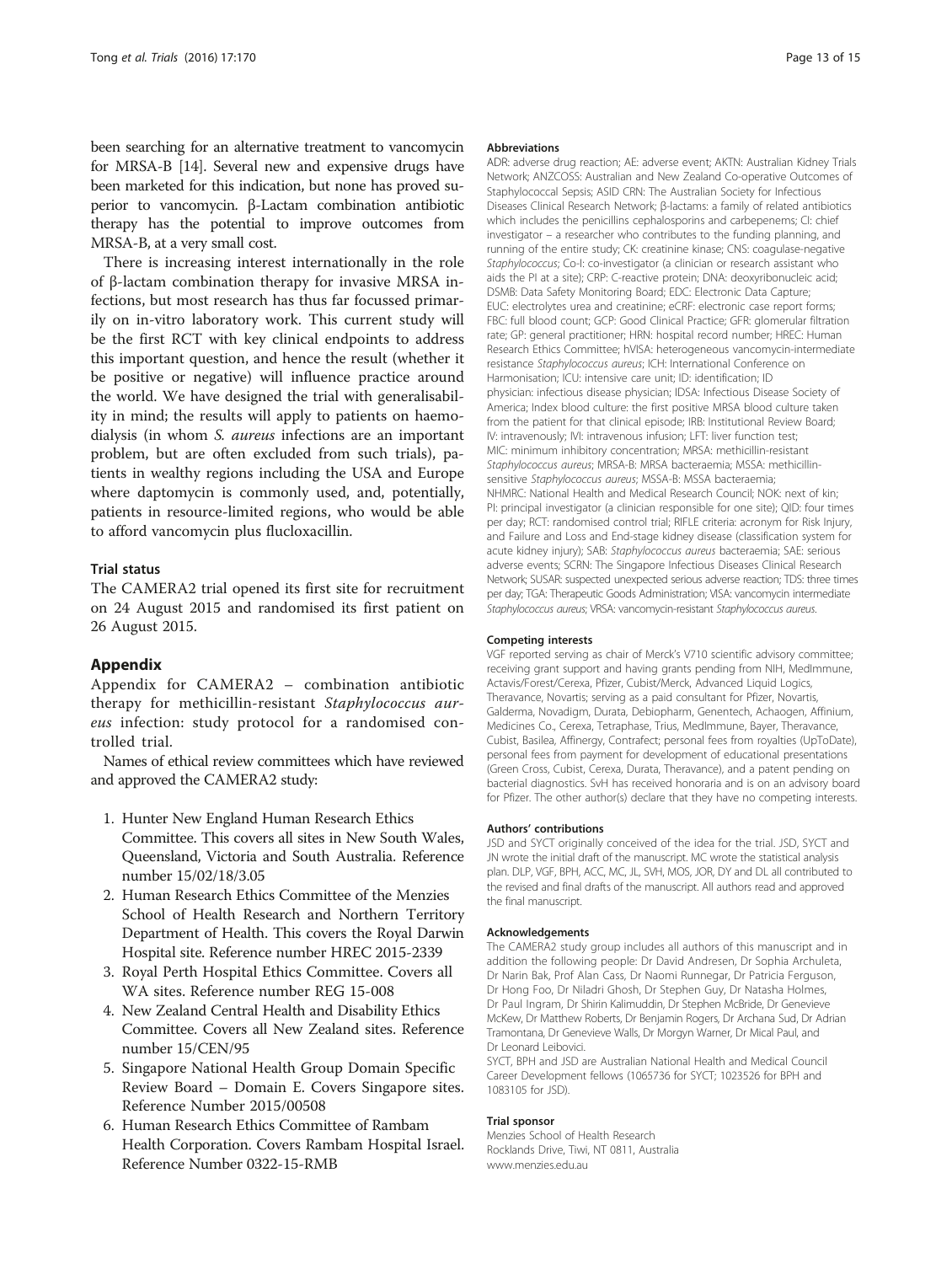### <span id="page-13-0"></span>Funding

The study is funded by an Australian National Health and Medical Research Council Project grant (1078930), a Singapore National Medical Research Council Clinical Trial Grant (CTGIITL14nov001), and a Ramaciotti Foundation Establishment Grant (ES2014/079).

#### Role of funders and sponsor in study design, study conduct, data analysis and the decision to publish None.

#### Version control

This is protocol version 2.0 11 June 2015.

### Author details

<sup>1</sup>Menzies School of Health Research, Charles Darwin University, Darwin, NT, Australia. <sup>2</sup>Royal Darwin Hospital, Darwin, NT, Australia. <sup>3</sup>University of Queensland, Centre for Clinical Research, Herston, QLD, Australia. <sup>4</sup>Division of Infectious Diseases, Department of Medicine, Duke University Medical Center, Durham, NC, USA. <sup>5</sup>Duke Clinical Research Institute, Duke University Medical Center, Durham, NC, USA. <sup>6</sup>Microbiological Diagnostic Unit Public Health Laboratory, The University of Melbourne, at The Doherty Institute, Melbourne, VIC, Australia. <sup>7</sup>Infection Prevention and Healthcare Epidemiology Unit, Alfred Health, Melbourne, VIC, Australia. <sup>8</sup>Department of Epidemiology and Preventive Medicine, Monash University, Melbourne, VIC, Australia. <sup>9</sup>Burns, Trauma Critical Care Research Centre, The University of Queensland, Brisbane, QLD, Australia. 10Faculty of Health, Queensland University of Technology, Brisbane, QLD, Australia. <sup>11</sup> Department of Microbiology and Infectious Disease Royal Prince Alfred Hospital, Sydney, NSW, Australia. <sup>12</sup>Centre for Infectious Diseases and Microbiology, Westmead Hospital, Sydney, NSW, Australia. <sup>13</sup>Marie Bashir Institute for Infectious Diseases and Biosecurity, University of Sydney, Sydney, NSW, Australia. 14Department of Microbiology and Infectious Diseases, Pathwest Laboratory Medicine WA, Royal Perth Hospital and Fiona Stanley Hospital, Perth, WA, Australia. 15Australian Collaborating Centre for Enterococcus and Staphylococcus Species (ACCESS) Typing and Research, School of Veterinary and Life Sciences, Murdoch University, Perth, WA, Australia. <sup>16</sup>Faculty of Medicine, Tel Aviv University, Ramat Aviv, Israel. <sup>17</sup>Rabin Medical Center, Petah Tikvah, Israel. <sup>18</sup>Institute of Infectious Diseases and Epidemiology, Tan Tock Seng Hospital, Singapore, Singapore. 19Yong Loo Lin School of Medicine, National University of Singapore, Singapore, Singapore. <sup>20</sup>John Hunter Hospital, Newcastle, NSW, Australia.

### Received: 27 October 2015 Accepted: 17 March 2016 Published online: 31 March 2016

### References

- 1. Tong SYC, Davis JS, Eichenberger E, Holland TL, Fowler VG. Staphylococcus aureus infections: epidemiology, pathophysiology, clinical manifestations, and management. Clin Microbiol Rev. 2015;28:603–61.
- 2. Turnidge JD, Kotsanas D, Munckhof W, Roberts S, Bennett CM, Nimmo GR, et al. Staphylococcus aureus bacteraemia: a major cause of mortality in Australia and New Zealand. Med J Aust. 2009;191:368–73.
- Dantes R, Mu Y, Belflower R, Aragon D, Dumyati G, Harrison LH, et al. National burden of invasive methicillin-resistant Staphylococcus aureus infections, United States, 2011. JAMA Intern Med. 2013;173:1970–8.
- 4. Cosgrove SE, Sakoulas G, Perencevich EN, Schwaber MJ, Karchmer AW, Carmeli Y. Comparison of mortality associated with methicillin-resistant and methicillin-susceptible Staphylococcus aureus bacteraemia: a meta-analysis. Clin Infect Dis. 2003;36:53–9.
- 5. Nickerson EK, Hongsuwan M, Limmathurotsakul D, Wuthiekanun V, Shah KR, Srisomang P, et al. Staphylococcus aureus bacteraemia in a tropical setting: patient outcome and impact of antibiotic resistance. PLoS One. 2009;4:e4308.
- 6. Small PM, Chambers HF. Vancomycin for Staphylococcus aureus endocarditis in intravenous drug users. Antimicrob Agents Chemother. 1990;34:1227–31.
- 7. Rybak MJ. The pharmacokinetic and pharmacodynamic properties of vancomycin. Clin Infect Dis. 2006;42 Suppl 1:S35–9.
- Gentry CA, Rodvold KA, Novak RM, Hershow RC, Naderer OJ. Retrospective evaluation of therapies for Staphylococcus aureus endocarditis. Pharmacotherapy. 1997;17:990–7.
- Geraci JE, Wilson WR. Vancomycin therapy for infective endocarditis. Rev Infect Dis. 1981;3(Suppl):S250–8.
- 10. Lodise Jr TP, McKinnon PS, Levine DP, Rybak MJ. Impact of empiricaltherapy selection on outcomes of intravenous drug users with infective endocarditis caused by methicillin-susceptible Staphylococcus aureus. Antimicrob Agents Chemother. 2007;51:3731–3.
- 11. Kollef MH. Limitations of vancomycin in the management of resistant staphylococcal infections. Clin Infect Dis. 2007;45:S191–S5.
- 12. Howden BP, Peleg AY, Stinear TP. The evolution of vancomycin intermediate Staphylococcus aureus (VISA) and heterogenous-VISA. Infect Genet Evol. 2014;21:575–82.
- 13. Mohr JF, Murray BE. Point: vancomycin is not obsolete for the treatment of infection caused by methicillin-resistant Staphylococcus aureus. Clin Infect Dis. 2007;44:1536–42.
- 14. van Hal SJ, Fowler Jr VG. Is it time to replace vancomycin in the treatment of methicillin-resistant Staphylococcus aureus infections? Clin Infect Dis. 2013;56:1779–88.
- 15. Liu C, Bayer A, Cosgrove SE, Daum RS, Fridkin SK, Gorwitz RJ, et al. Clinical practice guidelines by the Infectious Diseases Society of America for the treatment of methicillin-resistant Staphylococcus aureus infections in adults and children. Clin Infect Dis. 2011;52:e18–55.
- 16. Antibiotic Expert Group. Therapeutic guidelines: Antibiotic. Version 15, 2014. Melbourne: Therapeutic Guidelines Limited; 2014.
- 17. Abbott IJ, Jenney AW, Jeremiah CJ, Mirceta M, Kandiah JP, Holt DC, et al. Reduced in-vitro activity of ceftaroline by Etest among CC239 methicillinresistant Staphylococcus aureus (MRSA) clinical strains from Australia. Antimicrob Agents Chemother. 2015.
- 18. Nguyen HM, Graber CJ. Limitations of antibiotic options for invasive infections caused by methicillin-resistant Staphylococcus aureus: is combination therapy the answer? J Antimicrob Chemother. 2010;65:24–36.
- 19. Deresinski S. Vancomycin in combination with other antibiotics for the treatment of serious methicillin-resistant Staphylococcus aureus infections. Clin Infect Dis. 2009;49:1072–9.
- 20. Steinkraus G, White R, Friedrich L. Vancomycin MIC creep in nonvancomycin-intermediate Staphylococcus aureus (VISA), vancomycinsusceptible clinical methicillin-resistant S. aureus (MRSA) blood isolates from 2001–05. J Antimicrob Chemother. 2007;60:788–94.
- 21. Davis JS, Hal SV, Tong SY. Combination antibiotic treatment of serious methicillinresistant Staphylococcus aureus infections. Semin Respir Crit Care Med. 2015;36:3–16.
- 22. Seibert G, Isert D, Klesel N, Limbert M, Markus A, Schrinner E. The in-vitro antibacterial activity of a combination of cefpirome or cefoperazone with vancomycin against enterococci and Staphylococcus aureus. J Antimicrob Chemother. 1992;29(Suppl A):25–30.
- 23. Palmer SM, Rybak MJ. An evaluation of the bactericidal activity of ampicillin/ sulbactam, piperacillin/tazobactam, imipenem or nafcillin alone and in combination with vancomycin against methicillin-resistant Staphylococcus aureus (MRSA) in time-kill curves with infected fibrin clots. J Antimicrob Chemother. 1997;39:515–8.
- 24. Climo MW, Patron RL, Archer GL. Combinations of vancomycin and betalactams are synergistic against staphylococci with reduced susceptibilities to vancomycin. Antimicrob Agents Chemother. 1999;43:1747–53.
- 25. Lozniewski A, Lion C, Mory F, Weber M. In vitro synergy between cefepime and vancomycin against methicillin-susceptible and -resistant Staphylococcus aureus and Staphylococcus epidermidis. J Antimicrob Chemother. 2001;47:83–6.
- 26. Domaracki BE, Evans AM, Venezia RA. Vancomycin and oxacillin synergy for methicillin-resistant staphylococci. Antimicrob Agents Chemother. 2000;44:1394–6.
- 27. Drago L, De Vecchi E, Nicola L, Gismondo MR. In vitro evaluation of antibiotics' combinations for empirical therapy of suspected methicillin resistant Staphylococcus aureus severe respiratory infections. BMC Infect Dis. 2007;7:111.
- 28. Kobayashi Y. Study of the synergism between carbapenems and vancomycin or teicoplanin against MRSA, focusing on S-4661, a carbapenem newly developed in Japan. J Infect Chemother. 2005;11: 259–61.
- 29. Ribes S, Pachon-Ibanez ME, Dominguez MA, Fernandez R, Tubau F, Ariza J, et al. In vitro and in vivo activities of linezolid alone and combined with vancomycin and imipenem against Staphylococcus aureus with reduced susceptibility to glycopeptides. Eur J Clin Microbiol Infect Dis. 2010;29:1361–7.
- 30. Joukhadar C, Pillai S, Wennersten C, Moellering Jr RC, Eliopoulos GM. Lack of bactericidal antagonism or synergism in vitro between oxacillin and